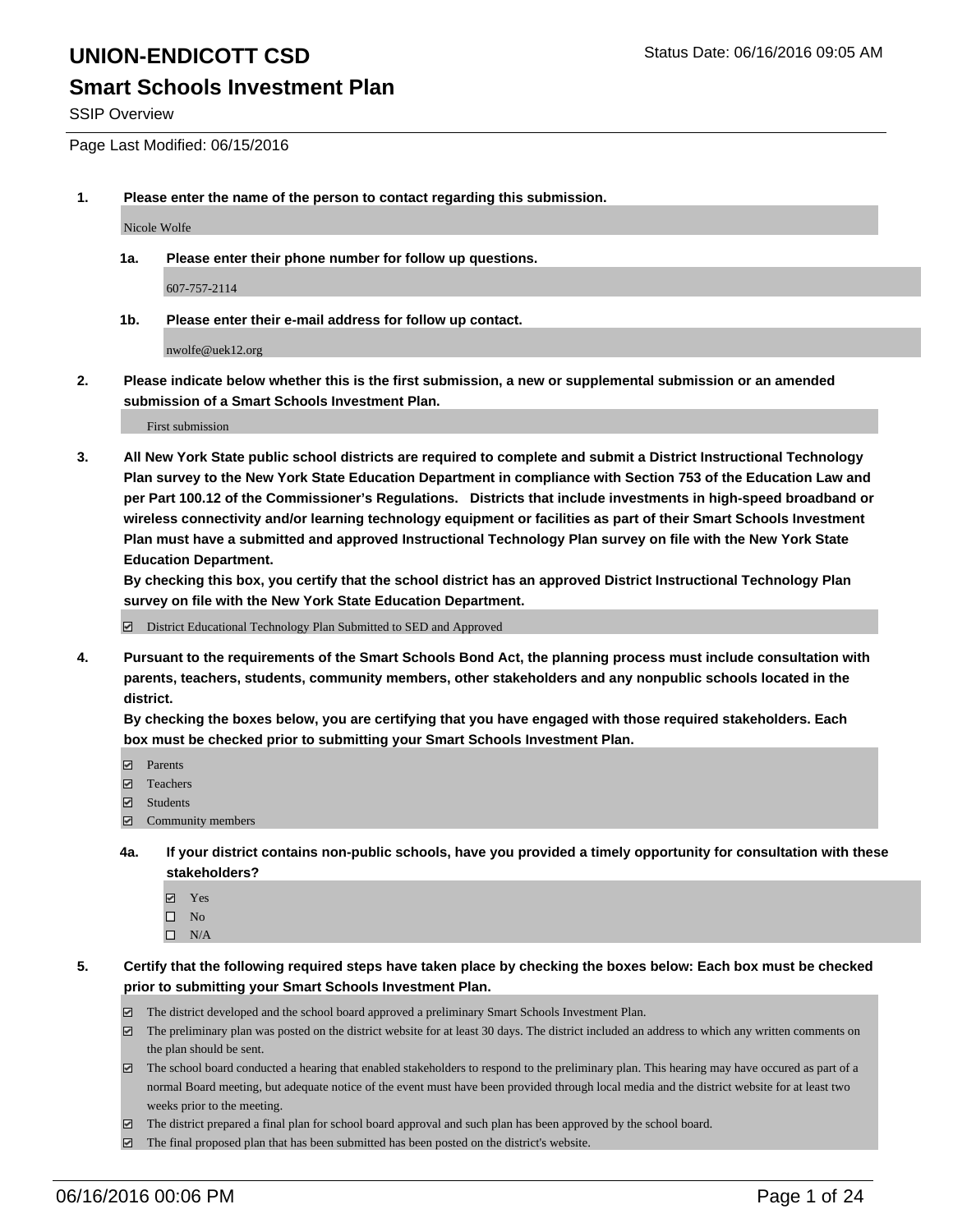### **Smart Schools Investment Plan**

SSIP Overview

Page Last Modified: 06/15/2016

**5a. Please upload the proposed Smart Schools Investment Plan (SSIP) that was posted on the district's website. Note that this should be different than your recently submitted Educational Technology Survey. The Final SSIP, as approved by the School Board, should also be posted on the website and remain there during the course of the projects contained therein.**

Smart Schools Bond Act Final Plan.doc

**6. Please enter an estimate of the total number of students and staff that will benefit from this Smart Schools Investment Plan based on the cumulative projects submitted to date.**

4,000

**7. An LEA/School District may partner with one or more other LEA/School Districts to form a consortium to pool Smart Schools Bond Act funds for a project that meets all other Smart School Bond Act requirements. Each school district participating in the consortium will need to file an approved Smart Schools Investment Plan for the project and submit a signed Memorandum of Understanding that sets forth the details of the consortium including the roles of each respective district.**

 $\Box$  The district plans to participate in a consortium to partner with other school district(s) to implement a Smart Schools project.

**8. Please enter the name and 6-digit SED Code for each LEA/School District participating in the Consortium.**

| <b>Partner LEA/District</b> | ISED BEDS Code |
|-----------------------------|----------------|
| (No Response)               | (No Response)  |

**9. Please upload a signed Memorandum of Understanding with all of the participating Consortium partners.** (No Response)

**10. Your district's Smart Schools Bond Act Allocation is:**

\$2,984,582

**11. Enter the budget sub-allocations by category that you are submitting for approval at this time. If you are not budgeting SSBA funds for a category, please enter 0 (zero.) If the value entered is \$0, you will not be required to complete that survey question.**

|                                       | Sub-         |
|---------------------------------------|--------------|
|                                       | Allocations  |
| <b>School Connectivity</b>            | 813,600      |
| Connectivity Projects for Communities | $\Omega$     |
| <b>Classroom Technology</b>           | 511,000      |
| Pre-Kindergarten Classrooms           | $\Omega$     |
| Replace Transportable Classrooms      | $\Omega$     |
| High-Tech Security Features           | 1,659,982    |
| Totals:                               | 2,984,582.00 |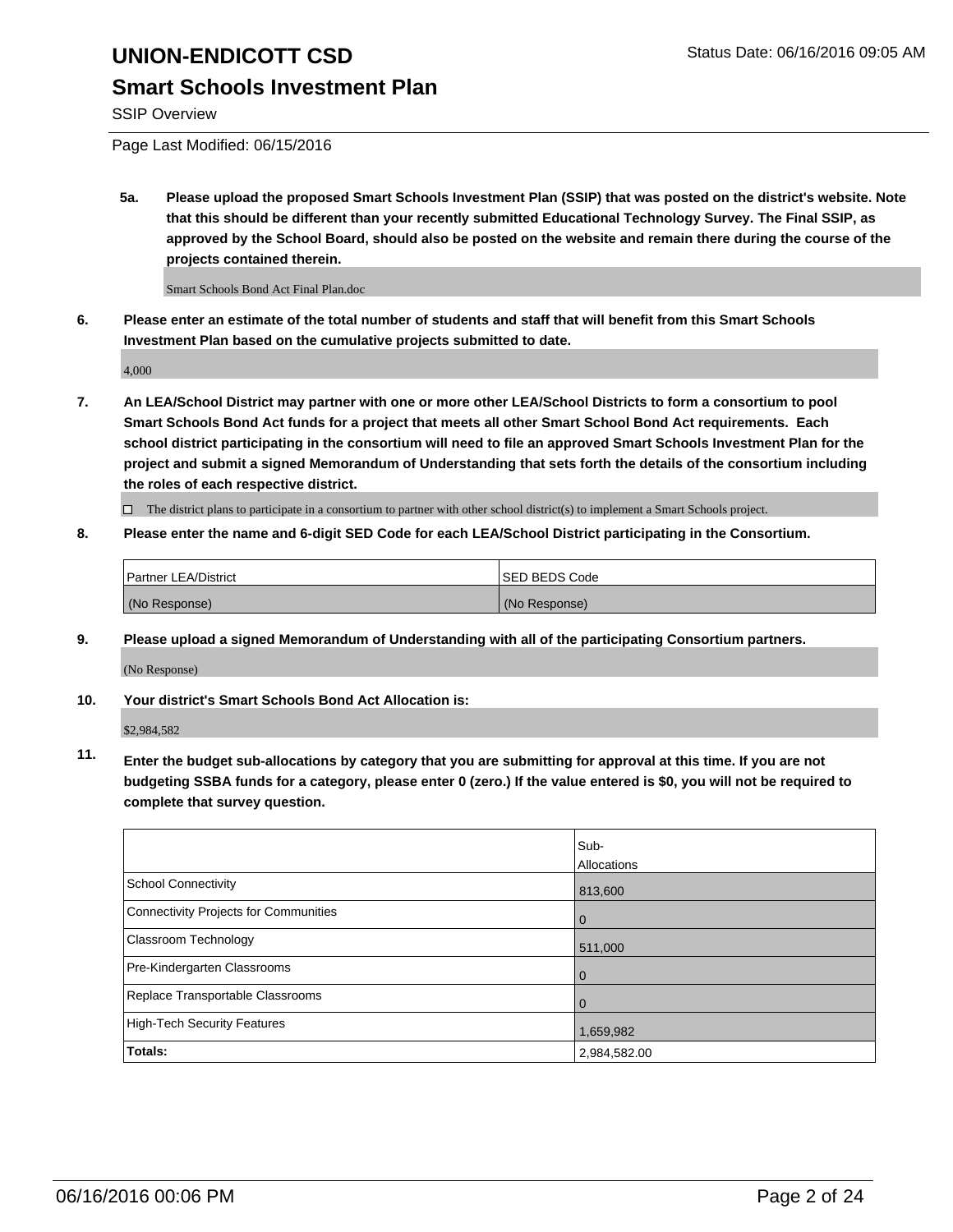# **UNION-ENDICOTT CSD** Status Date: 06/16/2016 09:05 AM **Smart Schools Investment Plan**

School Connectivity

Page Last Modified: 06/15/2016

- **1. In order for students and faculty to receive the maximum benefit from the technology made available under the Smart Schools Bond Act, their school buildings must possess sufficient connectivity infrastructure to ensure that devices can be used during the school day. Smart Schools Investment Plans must demonstrate that:**
	- **sufficient infrastructure that meets the Federal Communications Commission's 100 Mbps per 1,000 students standard currently exists in the buildings where new devices will be deployed, or**
	- **is a planned use of a portion of Smart Schools Bond Act funds, or**
	- **is under development through another funding source.**

**Smart Schools Bond Act funds used for technology infrastructure or classroom technology investments must increase the number of school buildings that meet or exceed the minimum speed standard of 100 Mbps per 1,000 students and staff within 12 months. This standard may be met on either a contracted 24/7 firm service or a "burstable" capability. If the standard is met under the burstable criteria, it must be:**

**1. Specifically codified in a service contract with a provider, and**

**2. Guaranteed to be available to all students and devices as needed, particularly during periods of high demand, such as computer-based testing (CBT) periods.**

**Please describe how your district already meets or is planning to meet this standard within 12 months of plan submission.**

The district had already accomplished this level of standard during the summer of 2014. The district's student enrollment on BEDS day of 2014-15 was 3910. Each of the buildings within the district is configured with a 1Gbps uplink to the high school. The high school then connects to Broome Tioga BOCES via a 10 Gbps link and then a 3 Gbps link from there to the ISP/Internet. The current standard for our enrollment would be approximately 391 Mbps which exceeds the minimum standard currently in place. SSBA funds would be used to maintain and increase these speeds.

- **1a. If a district believes that it will be impossible to meet this standard within 12 months, it may apply for a waiver of this requirement, as described on the Smart Schools website. The waiver must be filed and approved by SED prior to submitting this survey.**
	- $\Box$  By checking this box, you are certifying that the school district has an approved waiver of this requirement on file with the New York State Education Department.

#### **2. Connectivity Speed Calculator (Required)**

|                  | Number of<br><b>Students</b> | Multiply by<br>100 Kbps | Divide by 1000 Current Speed<br>lto Convert to<br>l Reauired<br>lSpeed in Mb | lin Mb | <b>I</b> Expected<br>Speed to be<br>Attained Within Required<br>12 Months | Expected Date<br>When<br>Speed Will be<br>Met |
|------------------|------------------------------|-------------------------|------------------------------------------------------------------------------|--------|---------------------------------------------------------------------------|-----------------------------------------------|
| Calculated Speed | 3,910                        | 391,000                 | 391                                                                          | 1000   | 1000                                                                      | <b>NA</b>                                     |

#### **3. Briefly describe how you intend to use Smart Schools Bond Act funds for high-speed broadband and/or wireless connectivity projects in school buildings.**

• Technology infrastructure would be enhanced and updated at Union-Endicott High School, the District Office and Linnaeus W. West School, including wireless connection to the Harvard Street building.

• Provide wireless infrastructure on athletic fields for community usage and instruction. For example, the Physical Education classes use the althletic fields (outside) from September until November and from April to June as their classroom. Indoors, the teachers use ipads every day for every class. They are unable to do so outside without the wireless infrastructure, substantially changing their teaching.

• Additional network infrastructure: UPS, cabling, switches, servers.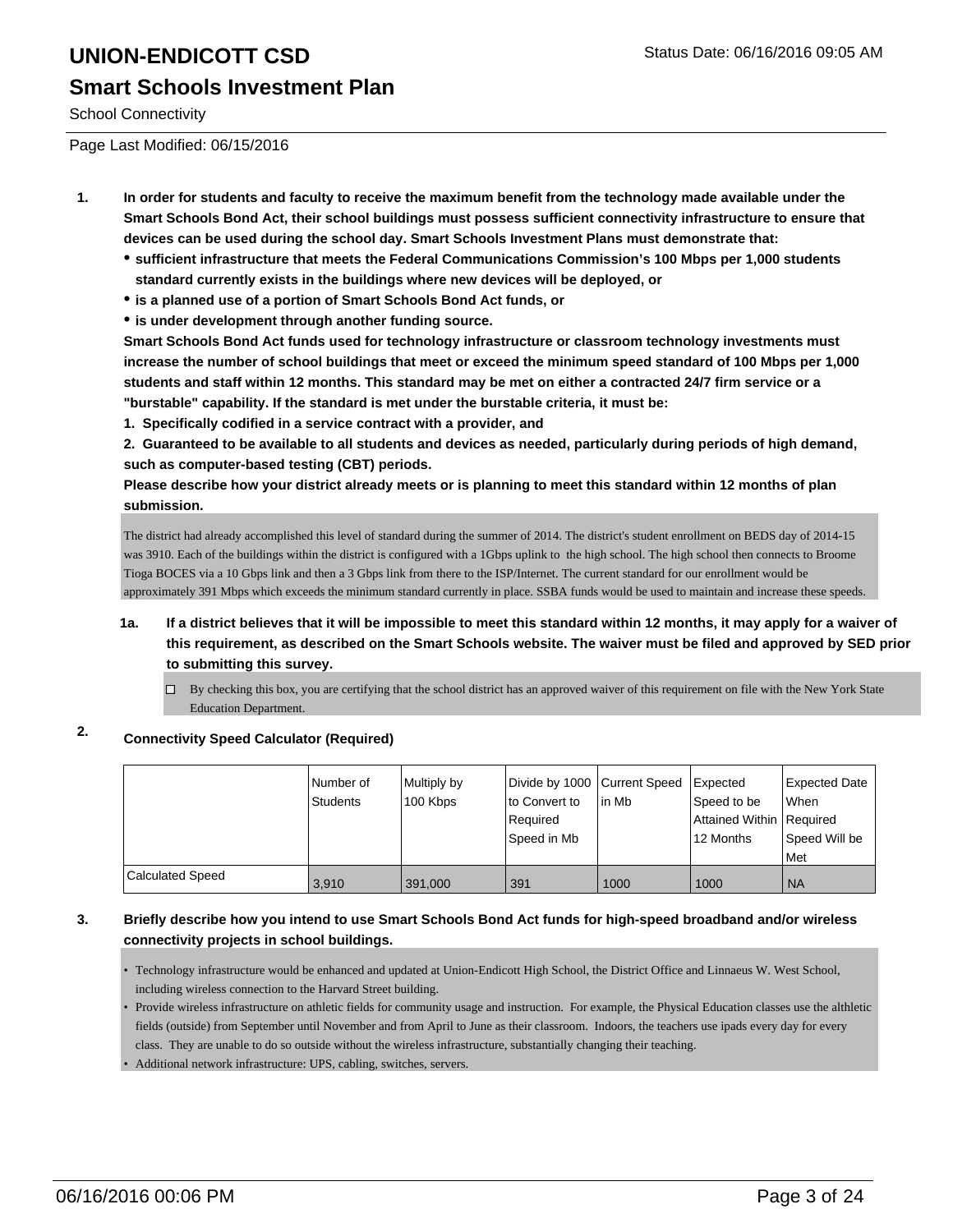# **UNION-ENDICOTT CSD** Status Date: 06/16/2016 09:05 AM **Smart Schools Investment Plan**

School Connectivity

Page Last Modified: 06/15/2016

- **4. Briefly describe the linkage between the district's District Instructional Technology Plan and the proposed projects. (There should be a link between your response to this question and your response to Question 1 in Part E. Curriculum and Instruction "What are the district's plans to use digital connectivity and technology to improve teaching and learning?)**
	- While not moving to a one-to-one status for student devices, continue to identify and rectify areas of inequity of access to technology for 1. students. For example, providing chromebook and laptop carts in schools where demand is high. Teachers have been using these shared devices as class sets to do two things: teach and model the proper use of technology for research and creating products such as reports and presentations. And, secondly, to teach and model digital citizenship and the importance of your digital footprint. These goals reflecting the goals of our Technology Survey and the goals and mission statement of the district.
	- Also, reinstate the computer lab at TJW and AGM allowing students access to the internet for research and other instructional purposes. The 2. district is using Schoology to connect students and teachers in and out of school hours. If we find a student who does not have access to the internet from home, we can loan devices and find access to wifi when needed. Also, continue to encourage teachers to use BYOD (Bring your own device) with students to tap into the vast resources found on the internet as relates to instruction.
	- For the 2015-2016 school year, approximately 200 chromebooks with carts were purchased. These will be deployed one to each school, with 2 at 3. the high school and the middle school. From 24 to 30 chromebooks will be on each cart. Several teachers have been trained over the summer and will take the lead on using these versatile devices. In the next two years, the plan is to move from ipads to chromebooks due to the higher return on investment as it relates to student use and achievement. Ipads seem to be more usable at the primary grades and they will continue to be supported.
	- Take the pulse of teachers as it regards to technology usage primarily in the areas of software and device usage and sharing. The team helped 4. develop a survey that will be taken by teachers at the beginning of the school year that will identify software that is being under utilized in addition to software that may be more useful. With limited resources to spend on software, reprioritize where they will do the most good.
- **5. If the district wishes to have students and staff access the Internet from wireless devices within the school building, or in close proximity to it, it must first ensure that it has a robust Wi-Fi network in place that has sufficient bandwidth to meet user demand.**

#### **Please describe how you have quantified this demand and how you plan to meet this demand.**

The district determined the total number of wireless devices currently supported throughout the district and has implemented a centralized wireless controller managing 167 AP's throughout the district in order to support these devices. Using heat maps we have placed AP's throughout our buildings to ensure all area's have the proper coverage and have placed higher density AP's in our areas of heavy traffic. We also currently have licenses for 65 additional AP's in order to allocate new units for expanded device growth and are looking at extending our wireless network to our athletic fields to accommodate any outdoor classroom curriculum.

**6. As indicated on Page 5 of the guidance, the Office of Facilities Planning will have to conduct a preliminary review of all capital projects, including connectivity projects.**

| <b>Project Number</b> |
|-----------------------|
| 031501060004014       |
| 031501060011035       |
| 031501061030005       |
| 031501065021009       |

**7. Certain high-tech security and connectivity infrastructure projects may be eligible for an expedited review process as determined by the Office of Facilities Planning.**

#### **Was your project deemed eligible for streamlined review?**

No

**8. Include the name and license number of the architect or engineer of record.**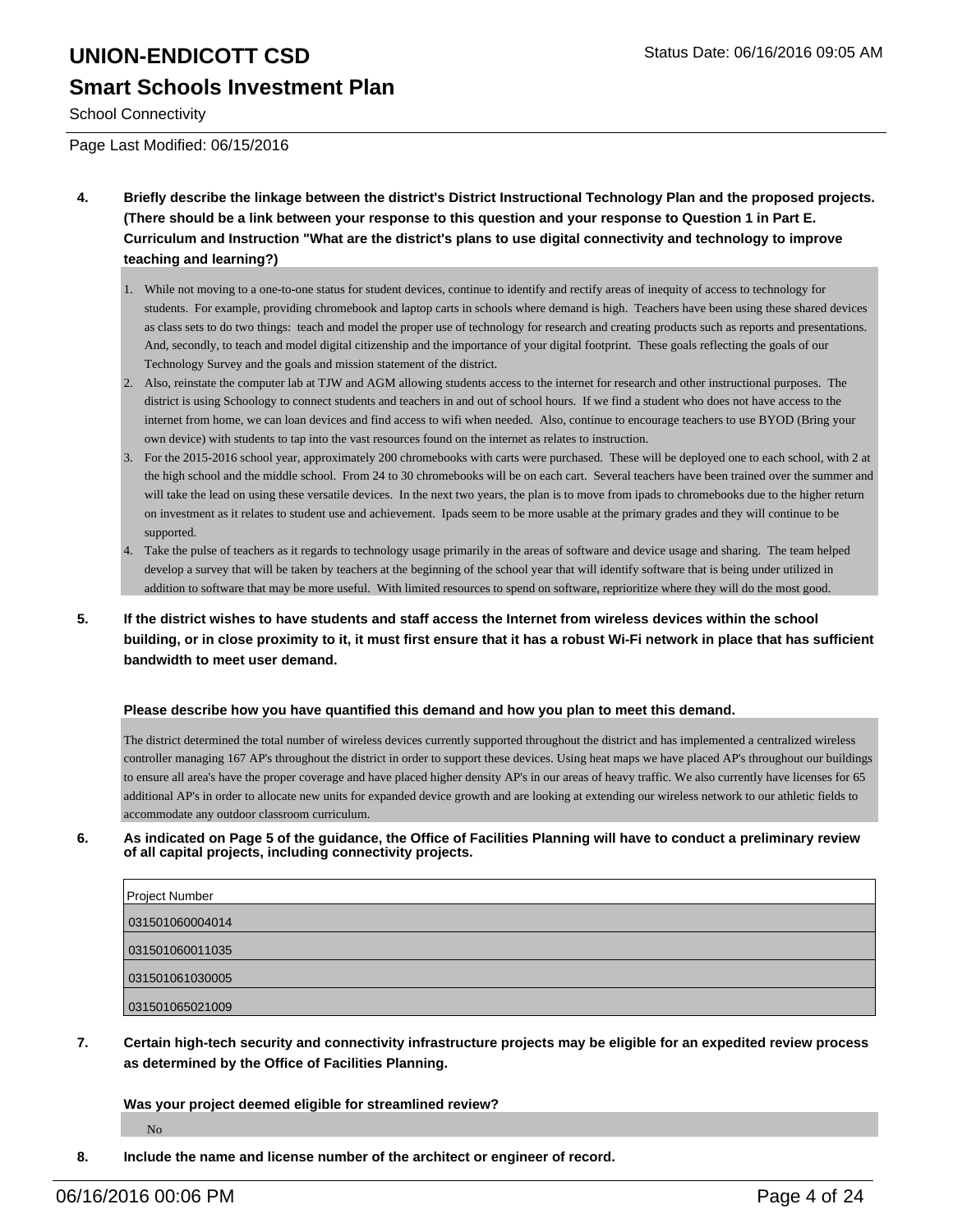### **Smart Schools Investment Plan**

School Connectivity

Page Last Modified: 06/15/2016

| Name                  | License Number |  |  |
|-----------------------|----------------|--|--|
| <b>Steven Thesier</b> | 33513          |  |  |

#### **9. If you are submitting an allocation for School Connectivity complete this table. Note that the calculated Total at the bottom of the table must equal the Total allocation for this category that you entered in the SSIP Overview overall budget.**

|                                            | Sub-           |
|--------------------------------------------|----------------|
|                                            | Allocation     |
| Network/Access Costs                       | 219,800        |
| <b>Outside Plant Costs</b>                 | $\mathbf 0$    |
| School Internal Connections and Components | 509,250        |
| <b>Professional Services</b>               | 50,600         |
| Testing                                    | 33,950         |
| Other Upfront Costs                        | $\overline{0}$ |
| <b>Other Costs</b>                         | 0              |
| Totals:                                    | 813,600.00     |

| Select the allowable expenditure<br>type. | Item to be purchased             | Quantity | Cost per Item | <b>Total Cost</b> |
|-------------------------------------------|----------------------------------|----------|---------------|-------------------|
| Repeat to add another item under          |                                  |          |               |                   |
| each type.                                |                                  |          |               |                   |
| Network/Access Costs                      | switches                         | 65       | 3,000         | 195,000           |
| Network/Access Costs                      | <b>UPS</b>                       | 62       | 400           | 24,800            |
| <b>Connections/Components</b>             | data cabling                     | 1,358    | 375           | 509,250           |
| <b>Testing</b>                            | testing data drops               | 1,358    | 25            | 33,950            |
| <b>Professional Services</b>              | Architectural & Engineering fees |          | 34,000        | 34,000            |
| <b>Professional Services</b>              | <b>Construction Manager fees</b> |          | 16.600        | 16.600            |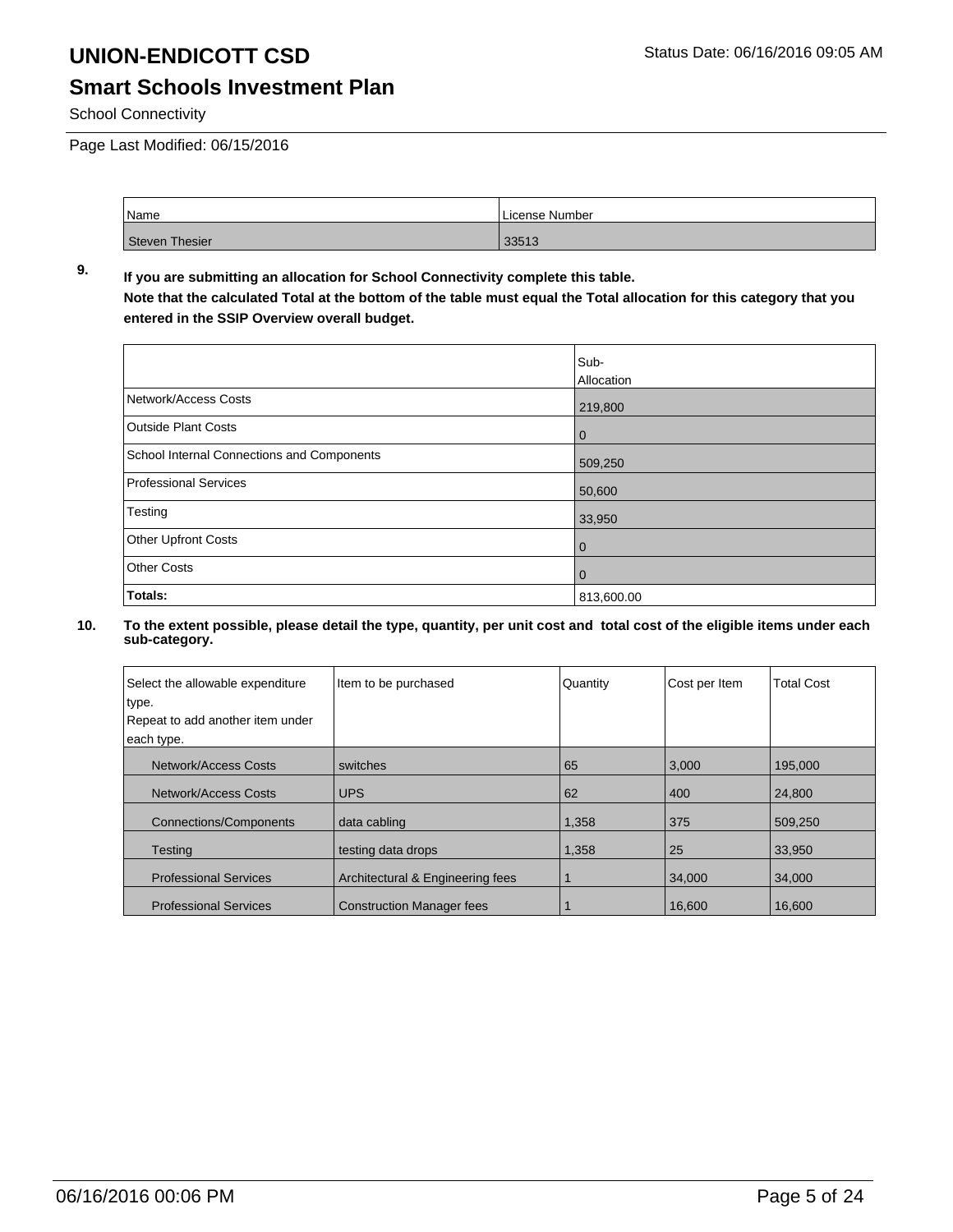#### **Smart Schools Investment Plan**

Community Connectivity (Broadband and Wireless)

Page Last Modified: 02/21/2016

**1. Briefly describe how you intend to use Smart Schools Bond Act funds for high-speed broadband and/or wireless connectivity projects in the community.**

(No Response)

**2. Please describe how the proposed project(s) will promote student achievement and increase student and/or staff access to the Internet in a manner that enhances student learning and/or instruction outside of the school day and/or school building.**

(No Response)

**3. Community connectivity projects must comply with all the necessary local building codes and regulations (building and related permits are not required prior to plan submission).**

 $\Box$  I certify that we will comply with all the necessary local building codes and regulations.

**4. Please describe the physical location of the proposed investment.**

(No Response)

**5. Please provide the initial list of partners participating in the Community Connectivity Broadband Project, along with their Federal Tax Identification (Employer Identification) number.**

| Project Partners | I Federal ID # |
|------------------|----------------|
| (No Response)    | (No Response)  |

**6. If you are submitting an allocation for Community Connectivity, complete this table.**

**Note that the calculated Total at the bottom of the table must equal the Total allocation for this category that you entered in the SSIP Overview overall budget.**

|                             | Sub-Allocation |
|-----------------------------|----------------|
| Network/Access Costs        | (No Response)  |
| Outside Plant Costs         | (No Response)  |
| <b>Tower Costs</b>          | (No Response)  |
| Customer Premises Equipment | (No Response)  |
| Professional Services       | (No Response)  |
| Testing                     | (No Response)  |
| Other Upfront Costs         | (No Response)  |
| Other Costs                 | (No Response)  |
| Totals:                     |                |

| Select the allowable expenditure | Item to be purchased | Quantity      | Cost per Item | <b>Total Cost</b> |
|----------------------------------|----------------------|---------------|---------------|-------------------|
| type.                            |                      |               |               |                   |
| Repeat to add another item under |                      |               |               |                   |
| each type.                       |                      |               |               |                   |
| (No Response)                    | (No Response)        | (No Response) | (No Response) | (No Response)     |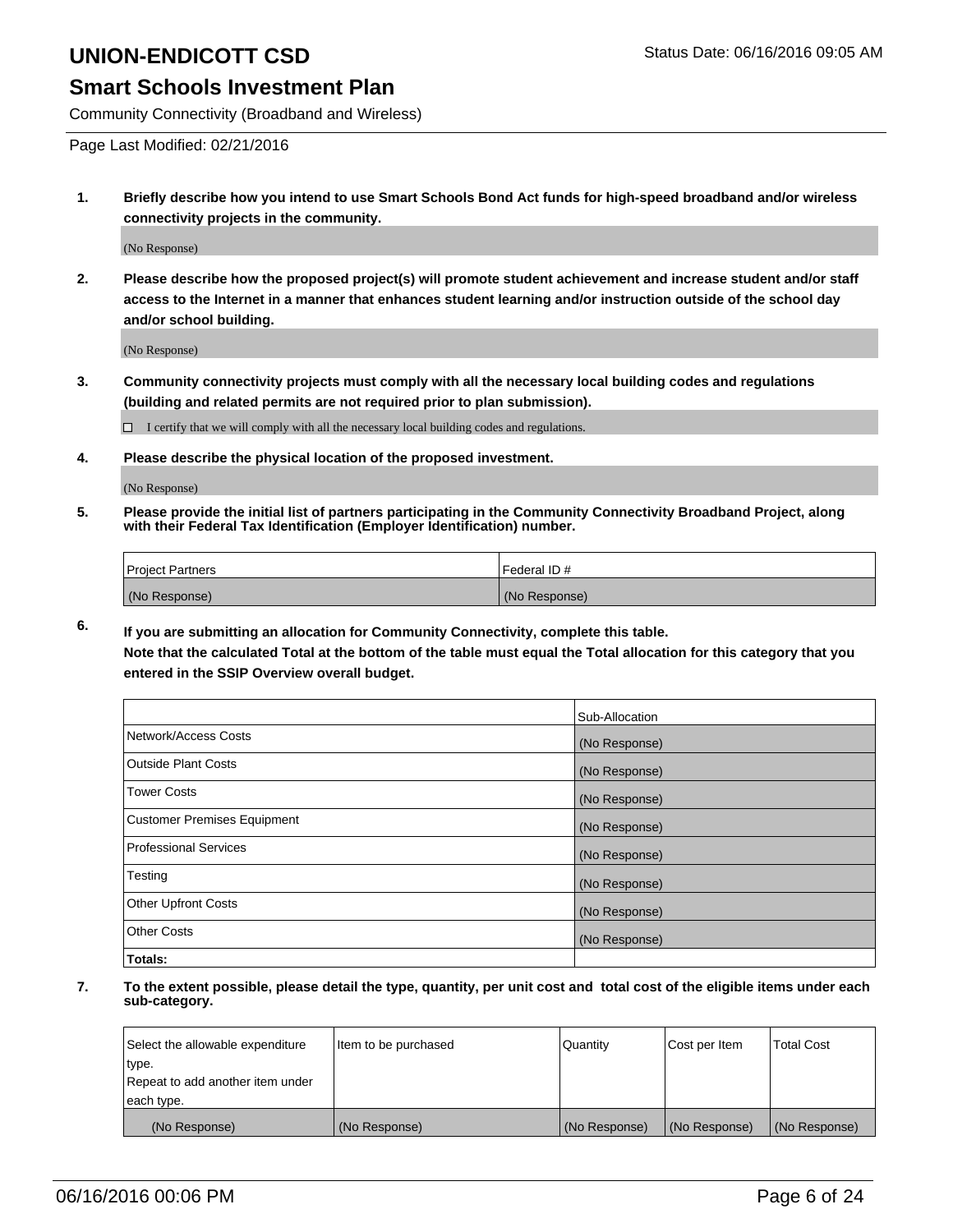#### **Smart Schools Investment Plan**

Classroom Learning Technology

Page Last Modified: 05/23/2016

**1. In order for students and faculty to receive the maximum benefit from the technology made available under the Smart Schools Bond Act, their school buildings must possess sufficient connectivity infrastructure to ensure that devices can be used during the school day. Smart Schools Investment Plans must demonstrate that sufficient infrastructure that meets the Federal Communications Commission's 100 Mbps per 1,000 students standard currently exists in the buildings where new devices will be deployed, or is a planned use of a portion of Smart Schools Bond Act funds, or is under development through another funding source.**

**Smart Schools Bond Act funds used for technology infrastructure or classroom technology investments must increase the number of school buildings that meet or exceed the minimum speed standard of 100 Mbps per 1,000 students and staff within 12 months. This standard may be met on either a contracted 24/7 firm service or a "burstable" capability. If the standard is met under the burstable criteria, it must be:**

**1. Specifically codified in a service contract with a provider, and**

**2. Guaranteed to be available to all students and devices as needed, particularly during periods of high demand, such as computer-based testing (CBT) periods.**

**Please describe how your district already meets or is planning to meet this standard within 12 months of plan submission.**

The district had already accomplished this level of standard during the summer of 2014. The district's student enrollment on BEDS day of 2014-15 was 3910. Each of the buildings within the district is configured with a 1Gbps uplink to the high school. The high school then connects to Broome Tioga BOCES via a 10 Gbps link and then a 3 Gbps link from there to the ISP/Internet. The current standard for our enrollment would be approximately 391 Mbps which exceeds the minimum standard currently in place. SSBA funds would be used to maintain and increase these speeds.

- **1a. If a district believes that it will be impossible to meet this standard within 12 months, it may apply for a waiver of this requirement, as described on the Smart Schools website. The waiver must be filed and approved by SED prior to submitting this survey.**
	- $\boxtimes$  By checking this box, you are certifying that the school district has an approved waiver of this requirement on file with the New York State Education Department.

#### **2. Connectivity Speed Calculator (Required)**

|                         | Number of<br><b>Students</b> | Multiply by<br>100 Kbps | Divide by 1000 Current Speed<br>Ito Convert to<br>Required<br>Speed in Mb | in Mb | Expected<br>Speed to be<br>Attained Within Required<br>12 Months | <b>Expected Date</b><br>lWhen<br>Speed Will be<br><b>Met</b> |
|-------------------------|------------------------------|-------------------------|---------------------------------------------------------------------------|-------|------------------------------------------------------------------|--------------------------------------------------------------|
| <b>Calculated Speed</b> | 3.910                        | 391,000                 | 391                                                                       | 1000  | 1000                                                             | l NA                                                         |

**3. If the district wishes to have students and staff access the Internet from wireless devices within the school building, or in close proximity to it, it must first ensure that it has a robust Wi-Fi network in place that has sufficient bandwidth to meet user demand.**

**Please describe how you have quantified this demand and how you plan to meet this demand.**

The district determined the total number of wireless devices currently supported throughout the district and has implemented a centralized wireless controller managing 167 AP's throughout the district in order to support these devices. Using heat maps we have placed AP's throughout our buildings to ensure all area's have the proper coverage and have placed higher density AP's in our areas of heavy traffic. We also currently have licenses for 65 additional AP's in order to allocate new units for expanded device growth and are looking at extending our wireless network to our athletic fields to accommodate any outdoor classroom curriculum.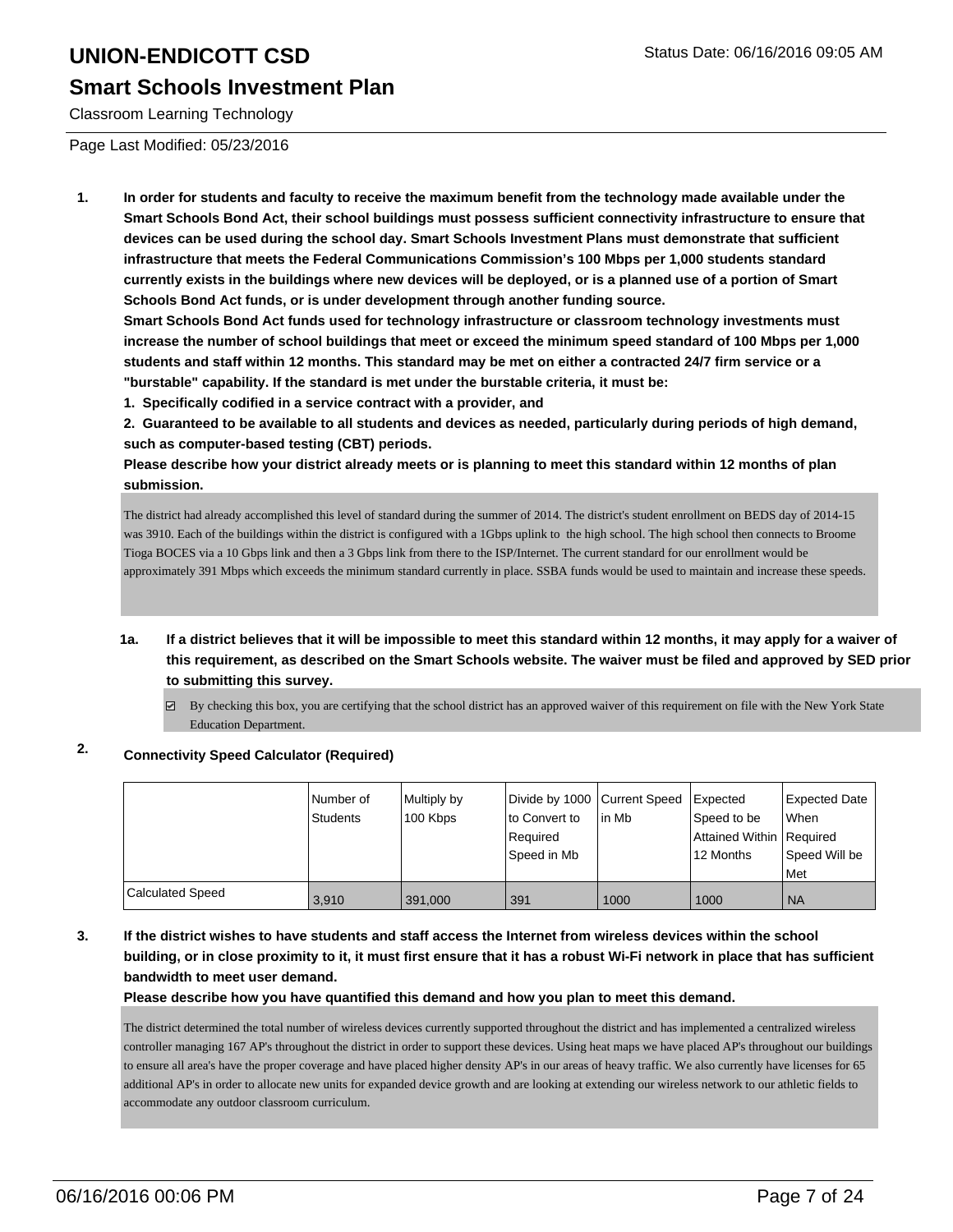#### **Smart Schools Investment Plan**

Classroom Learning Technology

Page Last Modified: 05/23/2016

**4. All New York State public school districts are required to complete and submit an Instructional Technology Plan survey to the New York State Education Department in compliance with Section 753 of the Education Law and per Part 100.12 of the Commissioner's Regulations.**

**Districts that include educational technology purchases as part of their Smart Schools Investment Plan must have a submitted and approved Instructional Technology Plan survey on file with the New York State Education Department.**

- By checking this box, you are certifying that the school district has an approved Instructional Technology Plan survey on file with the New York State Education Department.
- **5. Describe the devices you intend to purchase and their compatibility with existing or planned platforms or systems. Specifically address the adequacy of each facility's electrical, HVAC and other infrastructure necessary to install and support the operation of the planned technology.**

The plan as of right now is to buy additional ipads for primary grades, chromebooks for intermediate, middle and high school students, replacements for ipads that were bought several years ago, additional interactive whiteboards and projectors, smart TVs, and replacement desktop computers. Our district faced severe budget constraints during the Recession. We were unable to maintain the robust replacement schedule of the past. We are working to get back on a regular plan to ensure that students have access to reliable equipment. This includes desktops, laptops, interactive whiteboards and projectors and smart TVs.

Elementary teachers use ipads in center work, for remediation, for reward, and to address all learning styles. Our district has about 1000 ipads, but 300 of them are approaching obsolescence due to wear and tear and unsupported operating systems. The plan is for all teachers who wish to use ipads in their instruction to have at least 5. At the middle level, class sets are used by AIS teachers and classroom teachers. The advantages of the rich selection of apps with the touch screen are that students are engaged and resources are easy to access. However, as students get older, the word processing capability of the chromebooks, along with the selection of google apps make for buyin by teachers and students. We have put about 800 chromebooks in the six buildings, but this only scratches the surface of what teachers would use. This is a district with about 4000 students in 6 buildings. Teachers beg for more technology.

Over the years and several capital projects, the electrical service at all of our buildings has been brought up to code, at the very least, but exceeds it overall. As technology has become more efficient, the usage of electricity to support it has actually decreased. The addition of these new, highly efficient devices will not push us past our maximum capability, it will remain well below it.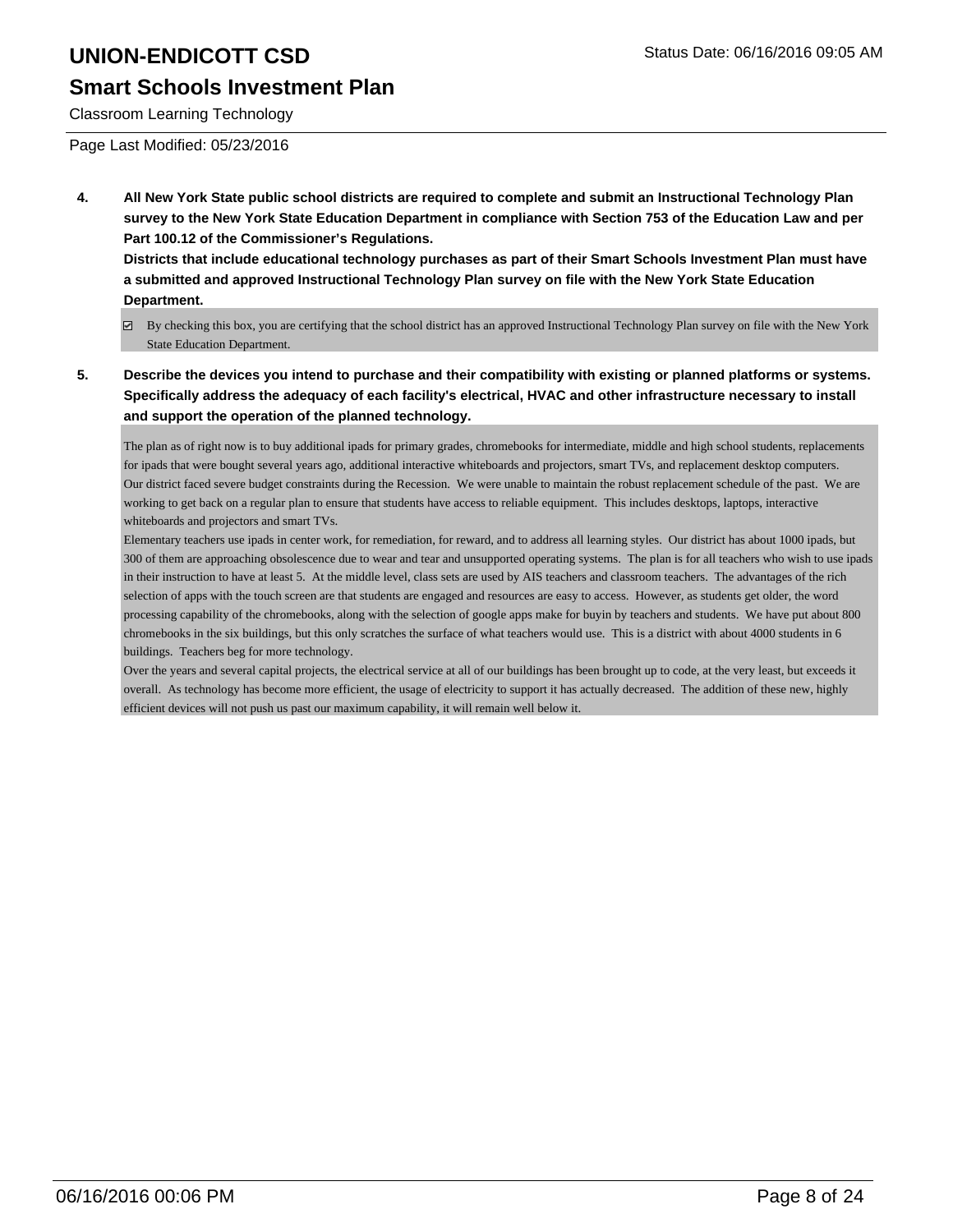#### **Smart Schools Investment Plan**

Classroom Learning Technology

Page Last Modified: 05/23/2016

- **6. Describe how the proposed technology purchases will:**
	- **> enhance differentiated instruction;**
	- **> expand student learning inside and outside the classroom;**
	- **> benefit students with disabilities and English language learners; and**
	- **> contribute to the reduction of other learning gaps that have been identified within the district.**

**The expectation is that districts will place a priority on addressing the needs of students who struggle to succeed in a rigorous curriculum. Responses in this section should specifically address this concern and align with the district's Instructional Technology Plan (in particular Question 2 of E. Curriculum and Instruction: "Does the district's instructional technology plan address the needs of students with disabilities to ensure equitable access to instruction, materials and assessments?" and Question 3 of the same section: "Does the district's instructional technology plan address the provision of assistive technology specifically for students with disabilities to ensure access to and participation in the general curriculum?"**

As stated in question 5, the enhanced technology allows for teachers to focus remediation, set up centers during Math or ELA lessons, address varied learning styles, and make learning exciting and engaging. For older students, the chromebooks allow for easy access to the internet, ability to use google apps, use the word processor, along with learning 21st century skills for transition to college or the workplace. Technology in the classroom is essential and non-negotiable.

Students with IEPs or ELL students can access limitless resources on the internet through technology. Teachers make use of translation tools for ELL students that help them learn English while at the same time, keeping them learning with their classmates. The Committee on Special Ed has identified adaptive devices for students in their IEPs that level the playing field. A non-verbal child can communicate with an ipad. Our students have struggled with the added rigor of the common core and using technology allows teachers to seek out limitless resources to help them. Although buying software is not in the realm of this money, we do continually add to the software licenses that we provide for teachers. A good example is MobyMax that provides Math remediation along with data analysis for teachers. Students use this on all sorts of devices, even from home.

**7. Where appropriate, briefly describe how the proposed technology purchases will enhance ongoing communication with parents and other stakeholders and help the district facilitate technology-based regional partnerships, including distance learning and other efforts.**

One example is how many teachers are moving to a "flipped classroom" model where students must have access to technology outside of the school buildings. The additional devices and wireless capabilities will help with that model.

Our students who are in the Chinese culture classes regularly skype with a sister school in China, facilitated by our technology support team. Parents have access through our Parent Portal to the school management system and through email to teachers.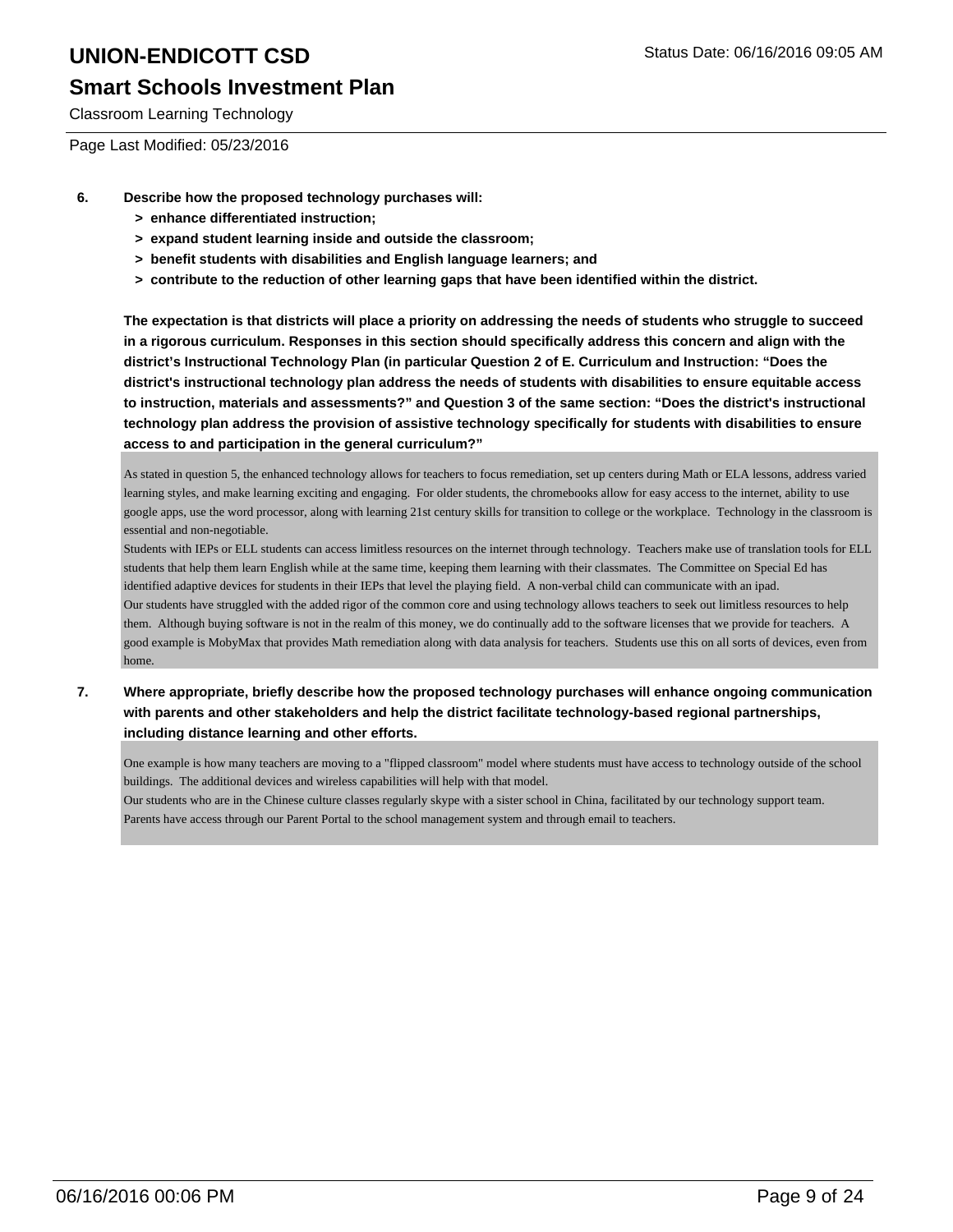#### **Smart Schools Investment Plan**

Classroom Learning Technology

Page Last Modified: 05/23/2016

**8. Describe the district's plan to provide professional development to ensure that administrators, teachers and staff can employ the technology purchased to enhance instruction successfully.**

**Note: This response should be aligned and expanded upon in accordance with your district's response to Question 1 of F. Professional Development of your Instructional Technology Plan: "Please provide a summary of professional development offered to teachers and staff, for the time period covered by this plan, to support technology to enhance teaching and learning. Please include topics, audience and method of delivery within your summary."**

Professional development for teachers is of the highest importance. While purchasing devices and software is important, if no one knows how to use them, it is wasted money. Work with EERC and PDRC from BOCES to target areas of highest need and provide PD for teachers. Encourage teachers who attended training in the summer to share their expertise with other teachers both informally and through EERC classes. Another suggestion from the team was to be creative with scheduling classes. For example, offer a class for teachers at AGM right at dismissal time. The emphasis will be on professional development for using the chromebooks. I have already had the BOCES Technology Instruction Support person offer basic and advanced chromebook and Google applications classes and we will continue doing this. I have invited 16 teachers to attend the Connect ED workshop through NYSCATE to become resources in the schools for how to incorporate technology into instruction. During the summer teachers will be able to attend workshops through BOCES on chromebooks, Google, ipad apps, Schoology, gamification and others. Dustin Andrus, the trainer from BOCES will also come to schools for 1/2 day sessions. We have done this in the past and it works well. He sets himself up in a common area and teachers rotate in and out during their free periods. He answers questions specific to their needs. \ Members of the Technology Advisory Team have become resources in all buildings, especially in the area of software licenses.

- **9. Districts must contact the SUNY/CUNY teacher preparation program that supplies the largest number of the district's new teachers to request advice on innovative uses and best practices at the intersection of pedagogy and educational technology.**
	- By checking this box, you certify that you have contacted the SUNY/CUNY teacher preparation program that supplies the largest number of your new teachers to request advice on these issues.
- **10. A district whose Smart Schools Investment Plan proposes the purchase of technology devices and other hardware must account for nonpublic schools in the district.**

**Are there nonpublic schools within your school district?**

- **Ø** Yes
- $\square$  No
- **10a. Describe your plan to loan purchased hardware to nonpublic schools within your district. The plan should use your district's nonpublic per-student loan amount calculated below, within the framework of the guidance. Please enter the date by which nonpublic schools must request classroom technology items. Also, specify in your response the devices that the nonpublic schools have requested, as well as in the in the Budget and the Expenditure Table at the end of the page.**

There has been annual communication with the principal of the non-public school in our district. There is a line item in the budget for use by this school. The principal is reminded in writing of these available funds by June 1st.

By using the calculator in question 10 below, the amount of money that will be used to purchase devices to lend to the non-public school in our district is \$20,286. In a meeting with Angela Tierno, the principal of the only non-public school in our district, she expressed an interest in a 1 to 1 initiative with their 3rd through 6th graders with chromebooks. This is approximately 70 chromebooks at approximately \$300 each for a total of \$21,000. Because this is over the calculated amount, we will loan her approximately 67 chromebooks. The additional \$186 will be used for other technology needs.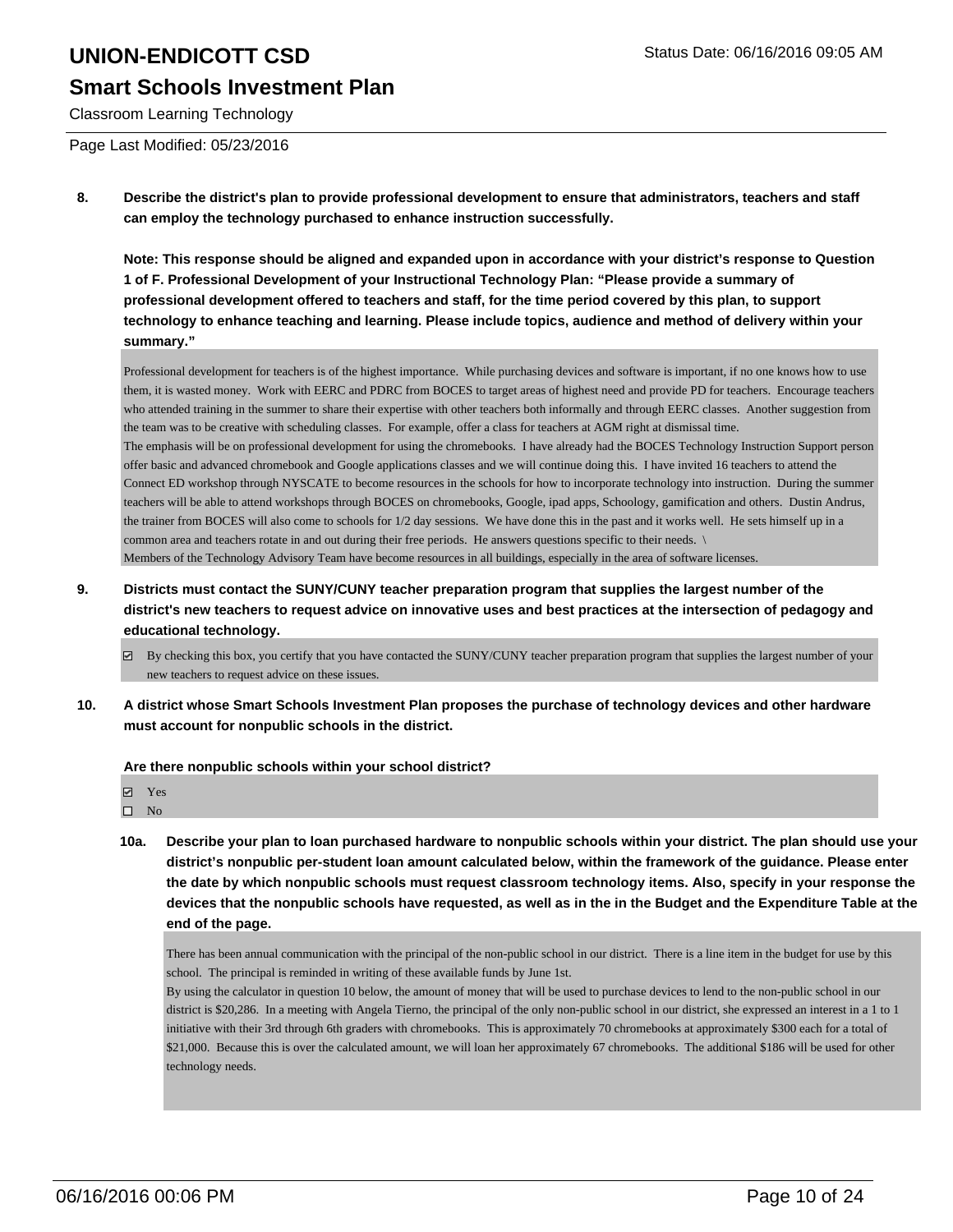#### **Smart Schools Investment Plan**

Classroom Learning Technology

Page Last Modified: 05/23/2016

**10b. A final Smart Schools Investment Plan cannot be approved until school authorities have adopted regulations specifying the date by which requests from nonpublic schools for the purchase and loan of Smart Schools Bond Act classroom technology must be received by the district.**

 $\boxtimes$  By checking this box, you certify that you have such a plan and associated regulations in place that have been made public.

**11. Nonpublic Classroom Technology Loan Calculator**

**The Smart Schools Bond Act provides that any Classroom Learning Technology purchases made using Smart Schools funds shall be lent, upon request, to nonpublic schools in the district. However, no school district shall be required to loan technology in amounts greater than the total obtained and spent on technology pursuant to the Smart Schools Bond Act and the value of such loan may not exceed the total of \$250 multiplied by the nonpublic school enrollment in the base year at the time of enactment.**

#### **See:**

**http://www.p12.nysed.gov/mgtserv/smart\_schools/docs/Smart\_Schools\_Bond\_Act\_Guidance\_04.27.15\_Final.pdf.**

|                                     | 1. Classroom<br>Technology<br>Sub-allocation | 2. Public<br><b>Enrollment</b><br>$(2014 - 15)$ | 3. Nonpublic<br>Enrollment<br>$(2014-15)$ | l 4. Sum of<br>l Public and<br>Nonpublic<br>Enrollment | 5. Total Per<br>Pupil Sub-<br>Iallocation | 6. Total<br>Nonpublic Loan<br>Amount |
|-------------------------------------|----------------------------------------------|-------------------------------------------------|-------------------------------------------|--------------------------------------------------------|-------------------------------------------|--------------------------------------|
| Calculated Nonpublic Loan<br>Amount | 511.000                                      | 3.910                                           | 161                                       | 4.071                                                  | 126                                       | 20,286                               |

**12. To ensure the sustainability of technology purchases made with Smart Schools funds, districts must demonstrate a long-term plan to maintain and replace technology purchases supported by Smart Schools Bond Act funds. This sustainability plan shall demonstrate a district's capacity to support recurring costs of use that are ineligible for Smart Schools Bond Act funding such as device maintenance, technical support, Internet and wireless fees, maintenance of hotspots, staff professional development, building maintenance and the replacement of incidental items. Further, such a sustainability plan shall include a long-term plan for the replacement of purchased devices and equipment at the end of their useful life with other funding sources.**

 $\boxtimes$  By checking this box, you certify that the district has a sustainability plan as described above.

**13. Districts must ensure that devices purchased with Smart Schools Bond funds will be distributed, prepared for use, maintained and supported appropriately. Districts must maintain detailed device inventories in accordance with generally accepted accounting principles.**

 $\boxtimes$  By checking this box, you certify that the district has a distribution and inventory management plan and system in place.

**14. If you are submitting an allocation for Classroom Learning Technology complete this table. Note that the calculated Total at the bottom of the table must equal the Total allocation for this category that you entered in the SSIP Overview overall budget.**

|                         | Sub-Allocation |
|-------------------------|----------------|
| Interactive Whiteboards | 91,000         |
| Computer Servers        | $\overline{0}$ |
| Desktop Computers       | 161,000        |
| Laptop Computers        | 90,114         |
| Tablet Computers        | 91,200         |
| Other Costs             | 77,686         |
| Totals:                 | 511,000.00     |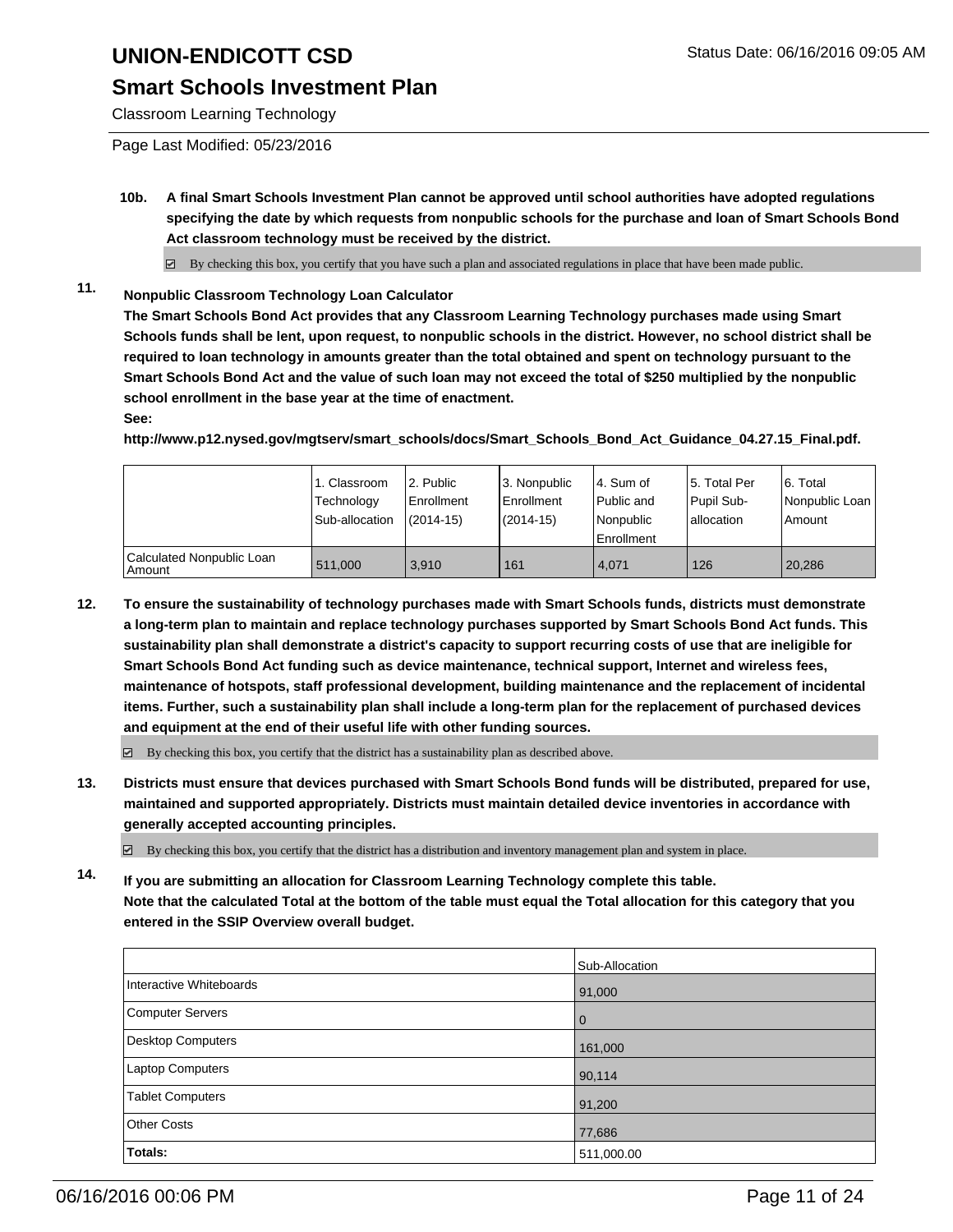### **Smart Schools Investment Plan**

Classroom Learning Technology

Page Last Modified: 05/23/2016

| Select the allowable expenditure | Item to be Purchased                                     | Quantity | Cost per Item | <b>Total Cost</b> |
|----------------------------------|----------------------------------------------------------|----------|---------------|-------------------|
| type.                            |                                                          |          |               |                   |
| Repeat to add another item under |                                                          |          |               |                   |
| each type.                       |                                                          |          |               |                   |
| Interactive Whiteboards          | Smartboards Model SMB680                                 | 65       | 1,400         | 91,000            |
| <b>Tablet Computers</b>          | iPad Air 2                                               | 152      | 600           | 91,200            |
| <b>Laptop Computers</b>          | Dell 11                                                  | 233      | 300           | 70,014            |
| <b>Desktop Computers</b>         | Dell Optiplex 9030 & 7440                                | 230      | 700           | 161,000           |
| <b>Other Costs</b>               | projectors - Casio XJM151, XJM146 &<br>XJ-UT310WN Models | 45       | 900           | 40,500            |
| <b>Other Costs</b>               | televisions - Vizio 70                                   | 20       | 1,850         | 37,000            |
| <b>Laptop Computers</b>          | Dell 11 chromebooks for non public<br>school             | 67       | 300           | 20,100            |
| <b>Other Costs</b>               | Remainder of non-public school<br>allocation             |          | 186           | 186               |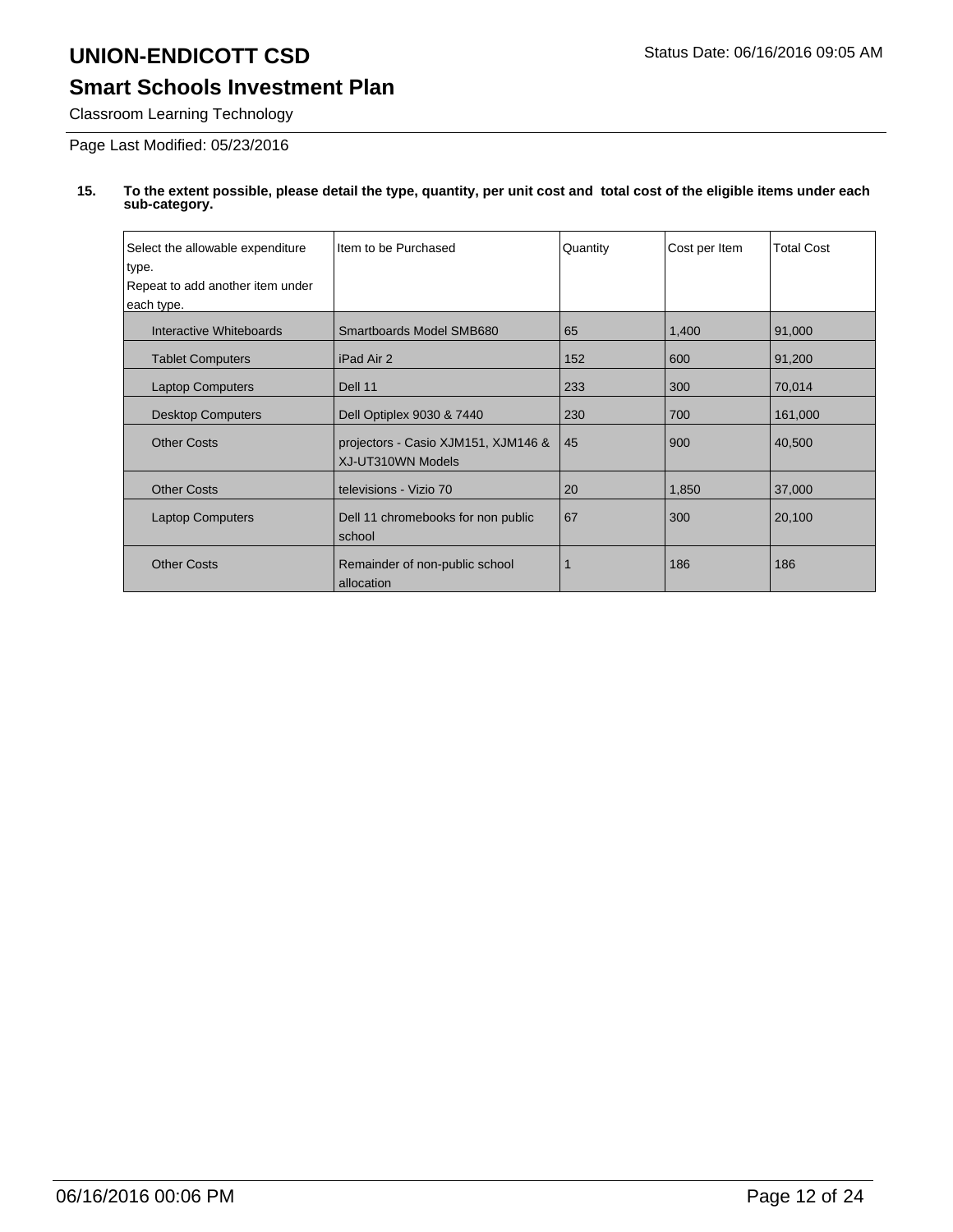#### **Smart Schools Investment Plan**

Pre-Kindergarten Classrooms

Page Last Modified: 02/21/2016

**1. Provide information regarding how and where the district is currently serving pre-kindergarten students and justify the need for additional space with enrollment projections over 3 years.**

(No Response)

- **2. Describe the district's plan to construct, enhance or modernize education facilities to accommodate prekindergarten programs. Such plans must include:**
	- **Specific descriptions of what the district intends to do to each space;**
	- **An affirmation that pre-kindergarten classrooms will contain a minimum of 900 square feet per classroom;**
	- **The number of classrooms involved;**
	- **The approximate construction costs per classroom; and**
	- **Confirmation that the space is district-owned or has a long-term lease that exceeds the probable useful life of the improvements.**

(No Response)

**3. Smart Schools Bond Act funds may only be used for capital construction costs. Describe the type and amount of additional funds that will be required to support ineligible ongoing costs (e.g. instruction, supplies) associated with any additional pre-kindergarten classrooms that the district plans to add.**

(No Response)

**4. All plans and specifications for the erection, repair, enlargement or remodeling of school buildings in any public school district in the State must be reviewed and approved by the Commissioner. Districts that plan capital projects using their Smart Schools Bond Act funds will undergo a Preliminary Review Process by the Office of Facilities Planning.**

| Project Number |  |
|----------------|--|
| (No Response)  |  |

**5. If you have made an allocation for Pre-Kindergarten Classrooms, complete this table.**

**Note that the calculated Total at the bottom of the table must equal the Total allocation for this category that you entered in the SSIP Overview overall budget.**

|                                          | Sub-Allocation |
|------------------------------------------|----------------|
| Construct Pre-K Classrooms               | (No Response)  |
| Enhance/Modernize Educational Facilities | (No Response)  |
| Other Costs                              | (No Response)  |
| Totals:                                  |                |

| Select the allowable expenditure | Item to be purchased | Quantity      | Cost per Item | <b>Total Cost</b> |
|----------------------------------|----------------------|---------------|---------------|-------------------|
| type.                            |                      |               |               |                   |
| Repeat to add another item under |                      |               |               |                   |
| each type.                       |                      |               |               |                   |
| (No Response)                    | (No Response)        | (No Response) | (No Response) | (No Response)     |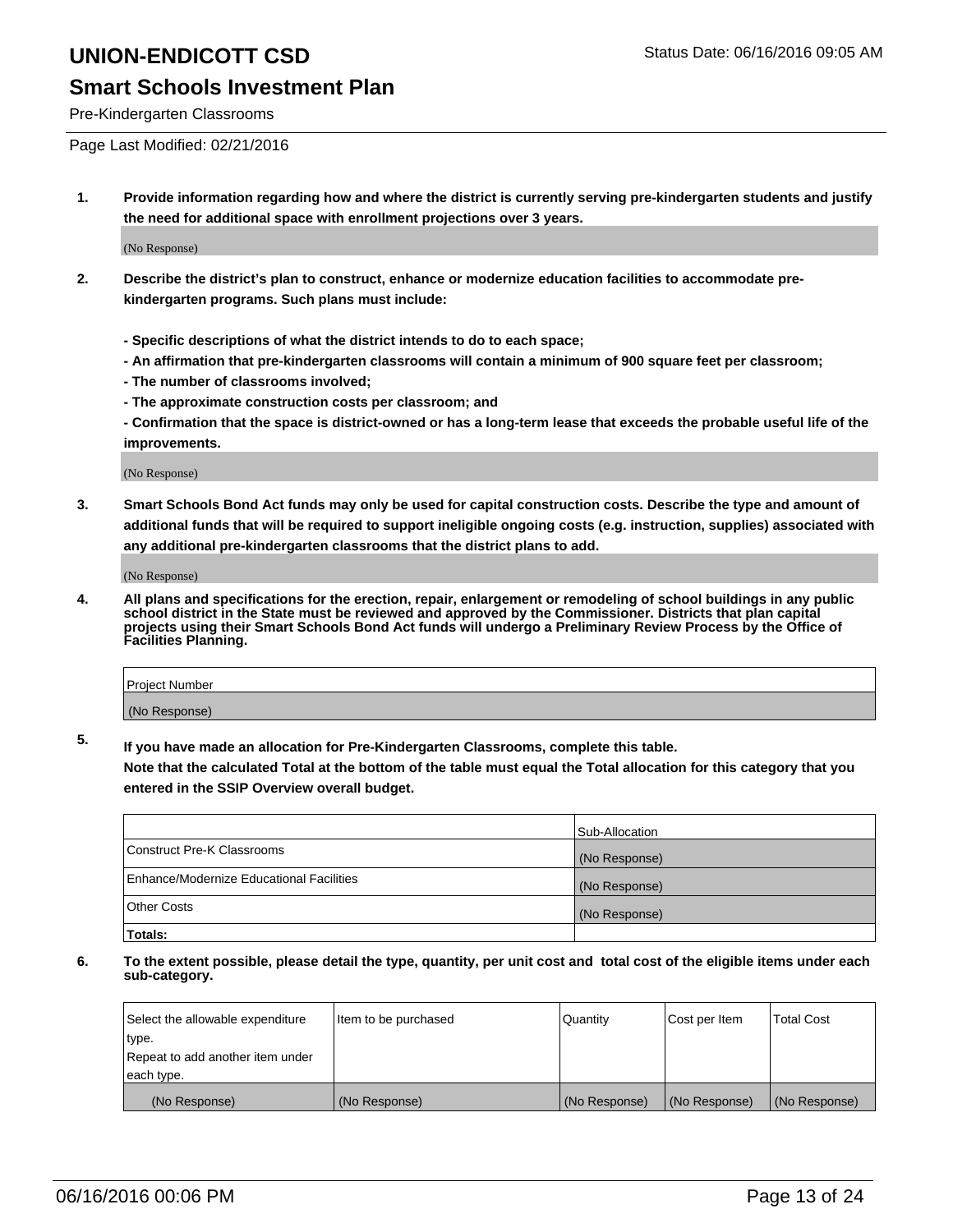#### **Smart Schools Investment Plan**

Replace Transportable Classrooms

Page Last Modified: 02/21/2016

**1. Describe the district's plan to construct, enhance or modernize education facilities to provide high-quality instructional space by replacing transportable classrooms.**

(No Response)

**2. All plans and specifications for the erection, repair, enlargement or remodeling of school buildings in any public school district in the State must be reviewed and approved by the Commissioner. Districts that plan capital projects using their Smart Schools Bond Act funds will undergo a Preliminary Review Process by the Office of Facilities Planning.**

| <b>Project Number</b> |  |
|-----------------------|--|
| (No Response)         |  |

**3. For large projects that seek to blend Smart Schools Bond Act dollars with other funds, please note that Smart Schools Bond Act funds can be allocated on a pro rata basis depending on the number of new classrooms built that directly replace transportable classroom units.**

**If a district seeks to blend Smart Schools Bond Act dollars with other funds describe below what other funds are being used and what portion of the money will be Smart Schools Bond Act funds.**

(No Response)

**4. If you have made an allocation for Replace Transportable Classrooms, complete this table. Note that the calculated Total at the bottom of the table must equal the Total allocation for this category that you entered in the SSIP Overview overall budget.**

|                                                | Sub-Allocation |
|------------------------------------------------|----------------|
| Construct New Instructional Space              | (No Response)  |
| Enhance/Modernize Existing Instructional Space | (No Response)  |
| <b>Other Costs</b>                             | (No Response)  |
| Totals:                                        |                |

| Select the allowable expenditure | Item to be purchased | <b>Quantity</b> | Cost per Item | <b>Total Cost</b> |
|----------------------------------|----------------------|-----------------|---------------|-------------------|
| type.                            |                      |                 |               |                   |
| Repeat to add another item under |                      |                 |               |                   |
| each type.                       |                      |                 |               |                   |
| (No Response)                    | (No Response)        | (No Response)   | (No Response) | (No Response)     |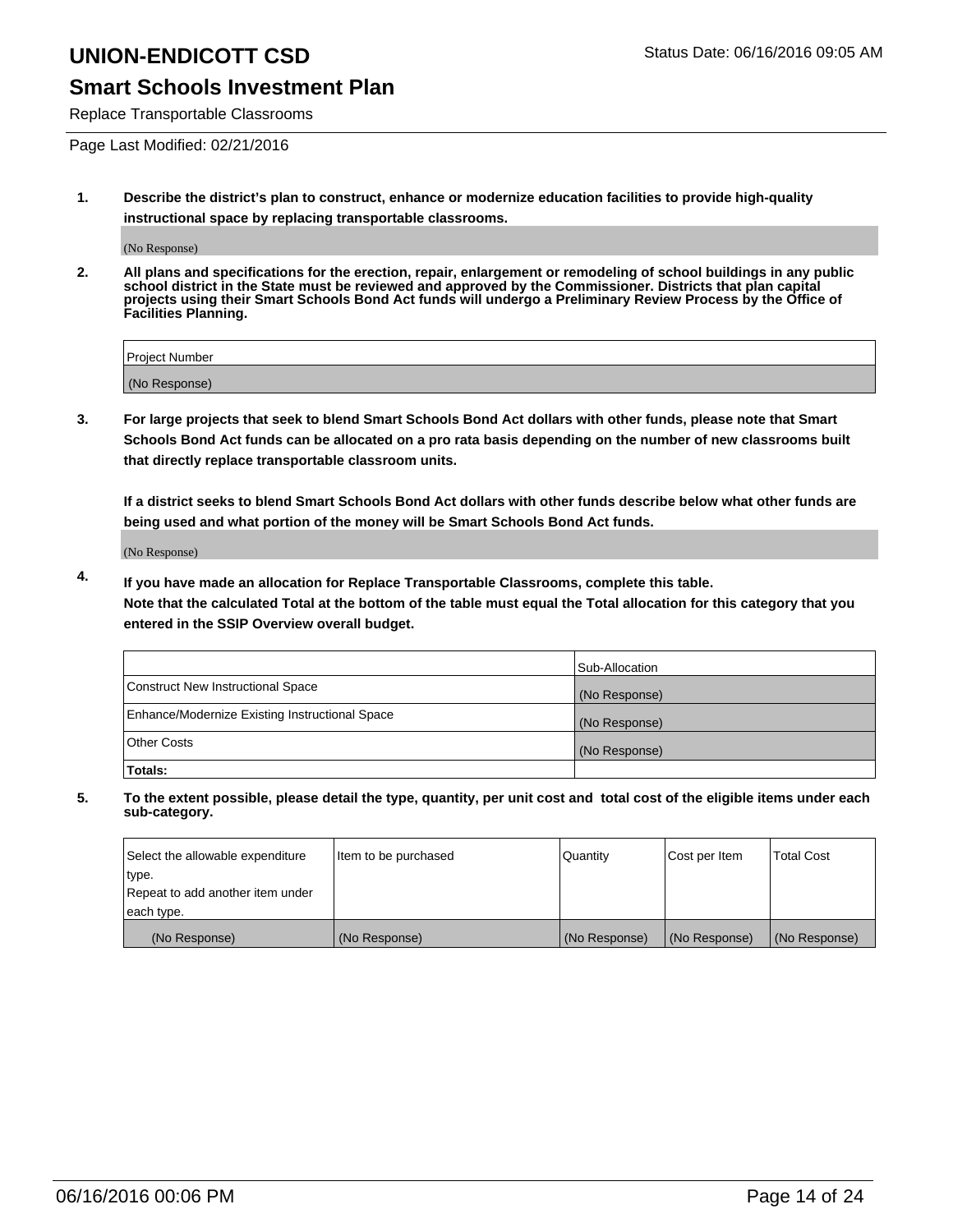#### **Smart Schools Investment Plan**

High-Tech Security Features

Page Last Modified: 05/18/2016

#### **1. Describe how you intend to use Smart Schools Bond Act funds to install high-tech security features in school buildings and on school campuses.**

• Installation of Secure Vestibules

• Secure vestibules would be built at main entrances of the following buildings: Ann G. McGuinness Elementary, Charles F. Johnson, Jr. Elementary, George F. Johnson Elementary and Thomas J. Watson Elementary. The vestibule would allow for visitors to enter a secure area while staff determines their need for entrance. If access is needed, the visitor would enter through a controlled door. In order to successfully accomplish this modifications will need to occur to the main offices at two of the elementary schools and the entire main office will be relocated at the other two elementary schools so it is adjacent to the secure vestibule.

- Replacement of Security Cameras
- Security cameras would be replaced at the following buildings: George F. Johnson Elementary, Union-Endicott High School, Linnaeus W. West, Jennie F. Snapp Middle School and District Office.
- Ensure security recording equipment is consistent across buildings. (digital vs. DVR)
- Install additional security cameras as needed across buildings.
- **2. All plans and specifications for the erection, repair, enlargement or remodeling of school buildings in any public school district in the State must be reviewed and approved by the Commissioner. Districts that plan capital projects using their Smart Schools Bond Act funds will undergo a Preliminary Review Process by the Office of Facilities Planning.**

| Project Number  |
|-----------------|
| 031501060006016 |
| 031501060003007 |
| 031501060004014 |
| 031501060011035 |
| 031501060012018 |
| 031501060016015 |
| 031501060017015 |
| 031501061030005 |

- **3. Was your project deemed eligible for streamlined Review?**
	- □ Yes **☑** No
- **4. Include the name and license number of the architect or engineer of record.**

| Name           | License Number |
|----------------|----------------|
| Steven Thesier | 33513          |

**5. If you have made an allocation for High-Tech Security Features, complete this table. Note that the calculated Total at the bottom of the table must equal the Total allocation for this category that you entered in the SSIP Overview overall budget.**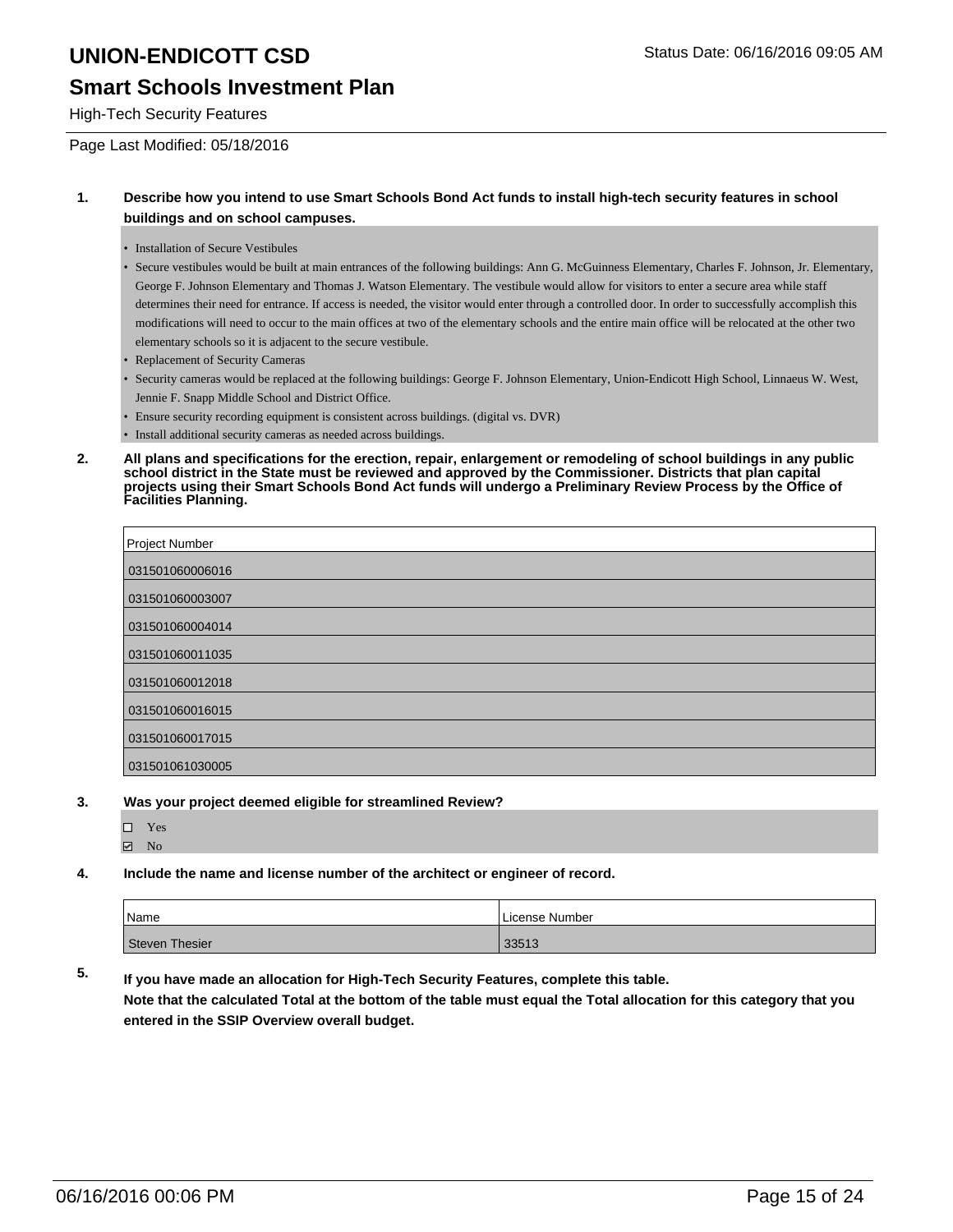### **Smart Schools Investment Plan**

High-Tech Security Features

Page Last Modified: 05/18/2016

|                                                      | Sub-Allocation |
|------------------------------------------------------|----------------|
| Capital-Intensive Security Project (Standard Review) | 1,659,982      |
| <b>Electronic Security System</b>                    | (No Response)  |
| <b>Entry Control System</b>                          | (No Response)  |
| Approved Door Hardening Project                      | (No Response)  |
| <b>Other Costs</b>                                   | (No Response)  |
| Totals:                                              | 1,659,982.00   |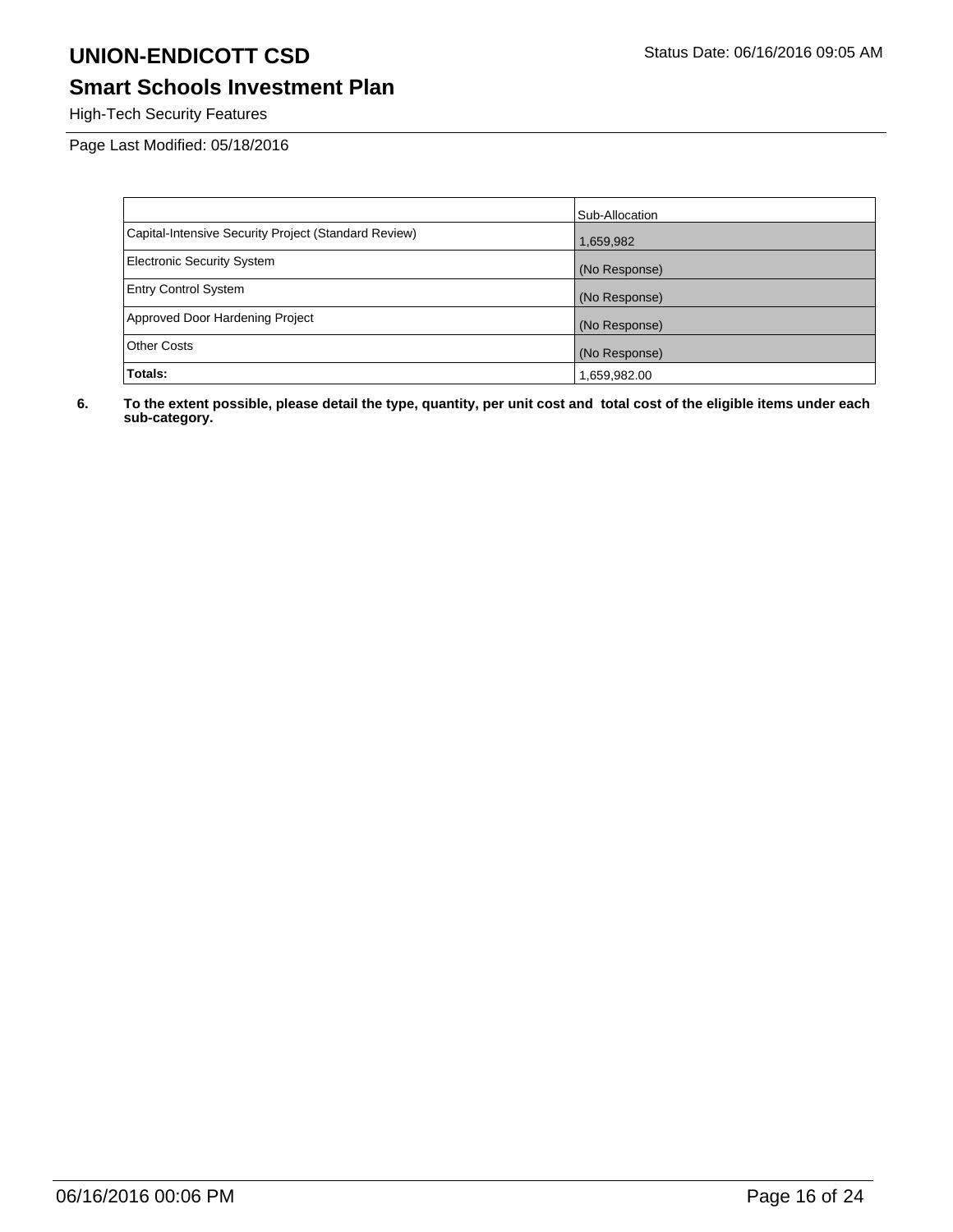# **Smart Schools Investment Plan**

High-Tech Security Features

| Select the allowable expenditure<br>type.<br>Repeat to add another item under<br>each type. | Item to be purchased                                                                  | Quantity       | Cost per Item  | <b>Total Cost</b> |
|---------------------------------------------------------------------------------------------|---------------------------------------------------------------------------------------|----------------|----------------|-------------------|
| <b>Capital-Intensive Security</b><br>Project                                                | Charles F. Johnson Elementary secure<br>Vestibule-storefront                          | 8              | 65             | 520               |
| <b>Capital-Intensive Security</b><br>Project                                                | Charles F. Johnson Elementary secure<br>vestibule-opening for security window         | 8              | 65             | 520               |
| <b>Capital-Intensive Security</b><br>Project                                                | Charles F. Johnson Elementary secure<br>vestibule-Acou.Clg.                           | 540            | $\overline{2}$ | 1,080             |
| <b>Capital-Intensive Security</b><br>Project                                                | Charles F. Johnson Elementary secure<br>vestibule-move counter                        | 4              | 65             | 260               |
| <b>Capital-Intensive Security</b><br>Project                                                | Charles F. Johnson Elementary secure<br>vestibule-storefront with panels,<br>aluminum | 198            | 50             | 9,900             |
| <b>Capital-Intensive Security</b><br>Project                                                | Charles F. Johnson Elementary secure<br>vestibule-doors with panel/hardware           | 3              | 3,500          | 10,500            |
| <b>Capital-Intensive Security</b><br>Project                                                | Charles F. Johnson Elementary secure<br>vestibule-mirror security film                | 189            | 9              | 1,701             |
| <b>Capital-Intensive Security</b><br>Project                                                | Charles F. Johnson Elementary secure<br>vestibule-auto operators                      | $\overline{2}$ | 6,500          | 13,000            |
| <b>Capital-Intensive Security</b><br>Project                                                | Charles F. Johnson Elementary secure<br>vestibule-fire shutter                        | $\mathbf{1}$   | 2,500          | 2,500             |
| <b>Capital-Intensive Security</b><br>Project                                                | Architect & Engineering fees                                                          | 1              | 86,967         | 86,967            |
| <b>Capital-Intensive Security</b><br>Project                                                | <b>Construction Manager fees</b>                                                      | 1              | 44,000         | 44,000            |
| <b>Capital-Intensive Security</b><br>Project                                                | Testing                                                                               | 1              | 2,879          | 2,879             |
| <b>Capital-Intensive Security</b><br>Project                                                | Air monitoring                                                                        | 1              | 15,000         | 15,000            |
| <b>Capital-Intensive Security</b><br>Project                                                | Charles F. Johnson Elementary secure<br>vestibule-security window                     | $\mathbf{1}$   | 2,000          | 2,000             |
| <b>Capital-Intensive Security</b><br>Project                                                | Charles F. Johnson Elementary secure<br>vestibule-cabinetry                           | 20             | 140            | 2,800             |
| <b>Capital-Intensive Security</b><br>Project                                                | Charles F. Johnson Elementary secure<br>vestibule-counter                             | 20             | 36             | 720               |
| <b>Capital-Intensive Security</b><br>Project                                                | Charles F. Johnson Elementary secure<br>vestibule-bench                               | $\mathbf{1}$   | 300            | 300               |
| <b>Capital-Intensive Security</b><br>Project                                                | Charles F. Johnson Elementary secure<br>vestibule-MS/gyp. walls                       | 100            | 10             | 1,000             |
| <b>Capital-Intensive Security</b>                                                           | Charles F. Johnson Elementary secure                                                  | $\mathbf{1}$   | 900            | 900               |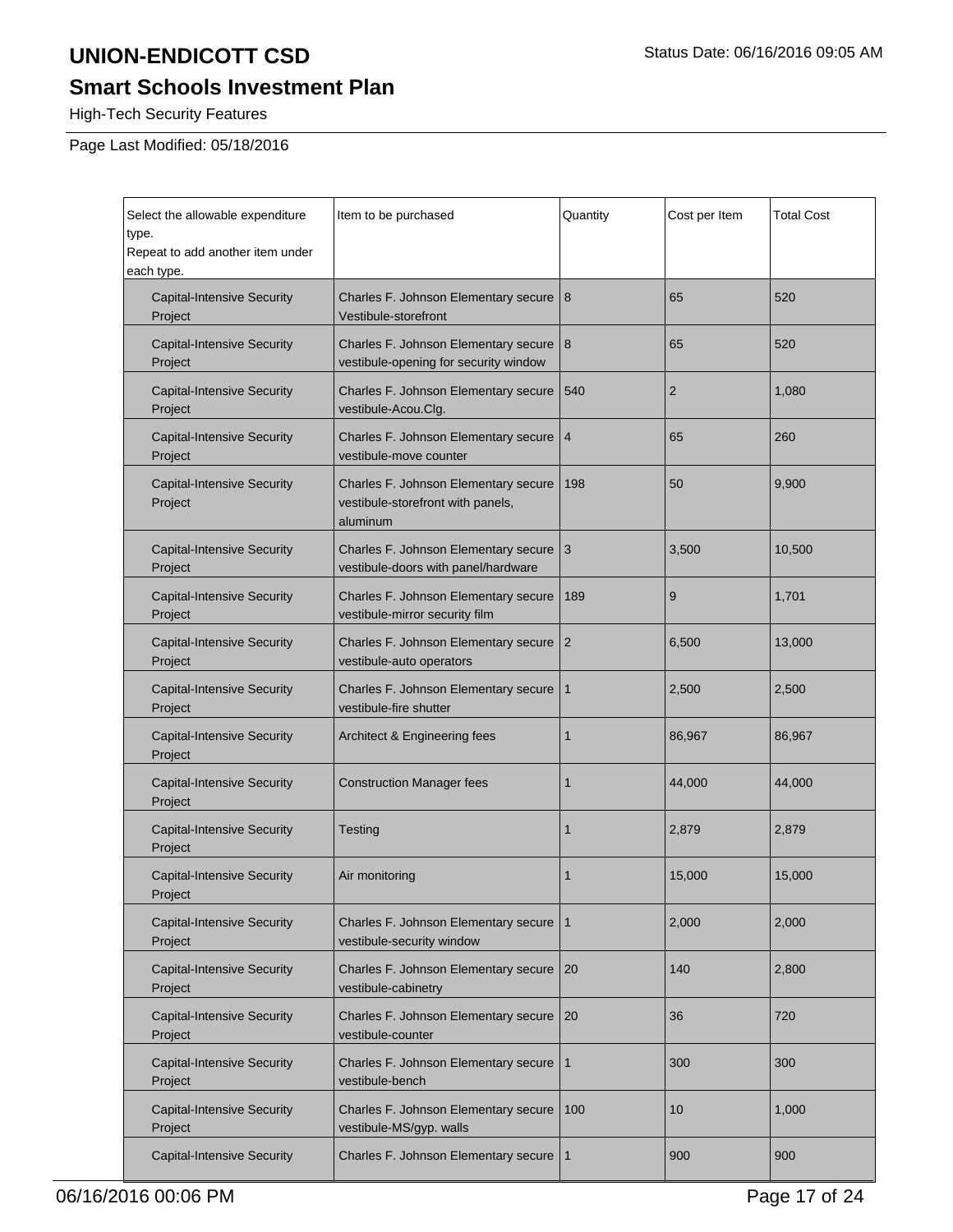# **Smart Schools Investment Plan**

High-Tech Security Features

| Project                                      | vestibule-door/hardware                                                     |                |                |        |
|----------------------------------------------|-----------------------------------------------------------------------------|----------------|----------------|--------|
| <b>Capital-Intensive Security</b><br>Project | Charles F. Johnson Elementary secure<br>vestibule-shelving                  | 35             | 11             | 385    |
| <b>Capital-Intensive Security</b><br>Project | Charles F. Johnson Elementary secure<br>vestibule-floor mats                | 266            | 15             | 3,990  |
| <b>Capital-Intensive Security</b><br>Project | Charles F. Johnson Elementary secure<br>vestibule-move p-lam counter        | 6              | 65             | 390    |
| <b>Capital-Intensive Security</b><br>Project | Charles F. Johnson Elementary secure<br>vestibule-miscellaneous repairs     | 8              | 65             | 520    |
| <b>Capital-Intensive Security</b><br>Project | Charles F. Johnson Elementary secure<br>vestibule-electric                  | 600            | $\overline{7}$ | 4,200  |
| <b>Capital-Intensive Security</b><br>Project | Charles F. Johnson Elementary secure<br>vestibule-dumpster and fees         | 1              | 650            | 650    |
| <b>Capital-Intensive Security</b><br>Project | Charles F. Johnson Elementary secure<br>vestibule-site repair               | 500            | 1              | 500    |
| <b>Capital-Intensive Security</b><br>Project | Charles F. Johnson Elementary<br>secure-miscellaneous labor                 | 24             | 65             | 1,560  |
| <b>Capital-Intensive Security</b><br>Project | Charles F. Johnson Elementary<br>secure-acoustical ceilng                   | 600            | 5              | 3,000  |
| <b>Capital-Intensive Security</b><br>Project | George F. Johnson Elementary secure<br>vestibule-Storefront                 | 120            | 50             | 6,000  |
| <b>Capital-Intensive Security</b><br>Project | George F. Johnson Elementary secure<br>vestibule-Misc. at metal ceiling     | 3              | 65             | 195    |
| <b>Capital-Intensive Security</b><br>Project | George F. Johnson Elementary secure<br>vestibule-window wall removal        | 8              | 70             | 560    |
| <b>Capital-Intensive Security</b><br>Project | George F. Johnson Elementary secure<br>vestibule-storefront                 | 8              | 70             | 560    |
| <b>Capital-Intensive Security</b><br>Project | George F. Johnson Elementary secure<br>vestibule-Alum. doors/hardware       | 2              | 6,000          | 12,000 |
| <b>Capital-Intensive Security</b><br>Project | George F. Johnson Elementary secure<br>vestibule-mirror security film       | 360            | 9              | 3,240  |
| <b>Capital-Intensive Security</b><br>Project | George F. Johnson Elementary secure<br>vestibule-auto operators             | $\overline{2}$ | 6,500          | 13,000 |
| <b>Capital-Intensive Security</b><br>Project | George F. Johnson Elementary secure<br>vestibule-large transom              | 200            | 26             | 5,200  |
| <b>Capital-Intensive Security</b><br>Project | George F. Johnson Elementary secure<br>vestibule-2'x4' Acou. Clg.           | 300            | 5              | 1,500  |
| <b>Capital-Intensive Security</b><br>Project | George F. Johnson Elementary secure<br>vestibule-metal ceiling with framing | 300            | 20             | 6,000  |
| <b>Capital-Intensive Security</b><br>Project | George F. Johnson Elementary secure<br>vestibule-security window            | 1              | 3,500          | 3,500  |
| <b>Capital-Intensive Security</b>            | George F. Johnson Elementary secure                                         | 1              | 3,000          | 3,000  |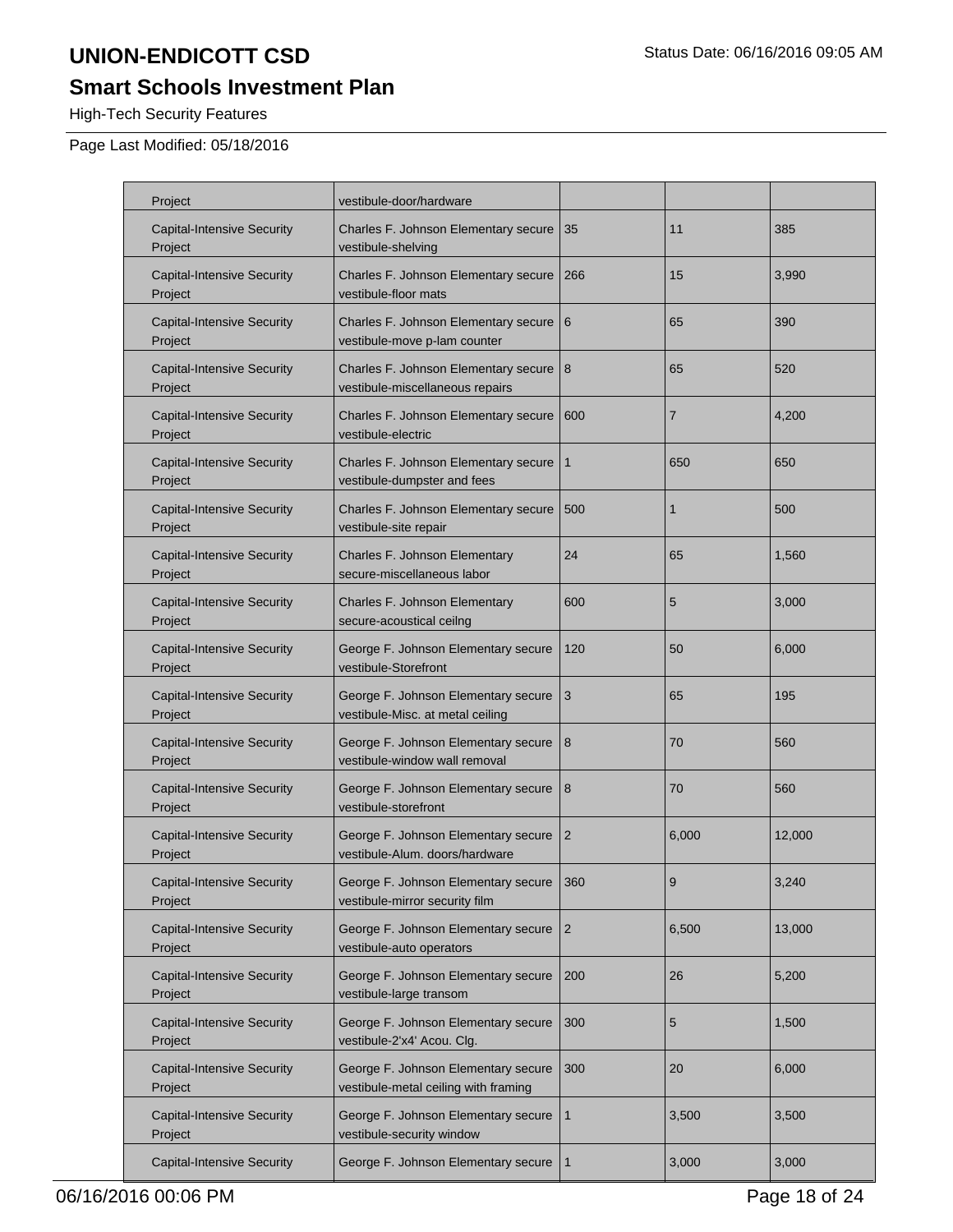# **Smart Schools Investment Plan**

High-Tech Security Features

| Project                                      | vestibule-fire shutter                                               |              |        |         |
|----------------------------------------------|----------------------------------------------------------------------|--------------|--------|---------|
| <b>Capital-Intensive Security</b><br>Project | George F. Johnson Elementary secure<br>vestibule-floor mats          | 240          | 15     | 3,600   |
| <b>Capital-Intensive Security</b><br>Project | George F. Johnson Elementary secure<br>vestibule-electric            | 414          | 12     | 4,968   |
| <b>Capital-Intensive Security</b><br>Project | George F. Johnson Elementary secure<br>vestibule-misc. repairs       | 8            | 65     | 520     |
| <b>Capital-Intensive Security</b><br>Project | George F. Johnson Elementary secure<br>vestibule-dumpster and fees   | 1            | 1,000  | 1,000   |
| <b>Capital-Intensive Security</b><br>Project | George F. Johnson Elementary secure<br>vestibule-miscellaneous labor | 16           | 65     | 1,040   |
| <b>Capital-Intensive Security</b><br>Project | George F. Johnson Elementary secure<br>vestibule-Aco. Cla.           | 280          | 3      | 840     |
| <b>Capital-Intensive Security</b><br>Project | George F. Johnson Elementary-IP<br>camera, cabling, install, misc.   | 26           | 4,247  | 110,422 |
| <b>Capital-Intensive Security</b><br>Project | George F. Johnson Elementary-server                                  | 1            | 14,718 | 14,718  |
| <b>Capital-Intensive Security</b><br>Project | George F. Johnson Elementary-<br>demolition                          | 15           | 250    | 3,750   |
| <b>Capital-Intensive Security</b><br>Project | High School-IP camera, cabling,<br>install, misc.                    | 68           | 4,374  | 297,432 |
| <b>Capital-Intensive Security</b><br>Project | High School-server                                                   | 1            | 37,436 | 37,436  |
| <b>Capital-Intensive Security</b><br>Project | High School -demolition                                              | 30           | 250    | 7,500   |
| <b>Capital-Intensive Security</b><br>Project | Linnaeus W. West Elementary-IP<br>camera, cabling, install, misc.    | 15           | 4,607  | 69,105  |
| <b>Capital-Intensive Security</b><br>Project | Linnaeus W. West Elementary-server                                   | 1            | 14,718 | 14,718  |
| <b>Capital-Intensive Security</b><br>Project | Jennie F. Snapp Middle School-IP<br>camera, cabling, install, misc.  | 50           | 4,232  | 211,600 |
| <b>Capital-Intensive Security</b><br>Project | Jennie F. Snapp Middle School-server                                 | $\mathbf{1}$ | 37,436 | 37,436  |
| <b>Capital-Intensive Security</b><br>Project | Jennie F. Snapp Middle School-<br>demolition                         | 30           | 250    | 7,500   |
| <b>Capital-Intensive Security</b><br>Project | District Office- IP camera, cabling,<br>install, misc.               | 8            | 4,413  | 35,304  |
| <b>Capital-Intensive Security</b><br>Project | <b>District Office-server</b>                                        | 1            | 14,718 | 14,718  |
| <b>Capital-Intensive Security</b><br>Project | Thomas J. Watson Elementary secure<br>vestibule-medium demo          | 1340         | 5      | 6,700   |
| <b>Capital-Intensive Security</b>            | Thomas J. Watson Elementary secure                                   | 16           | 70     | 1,120   |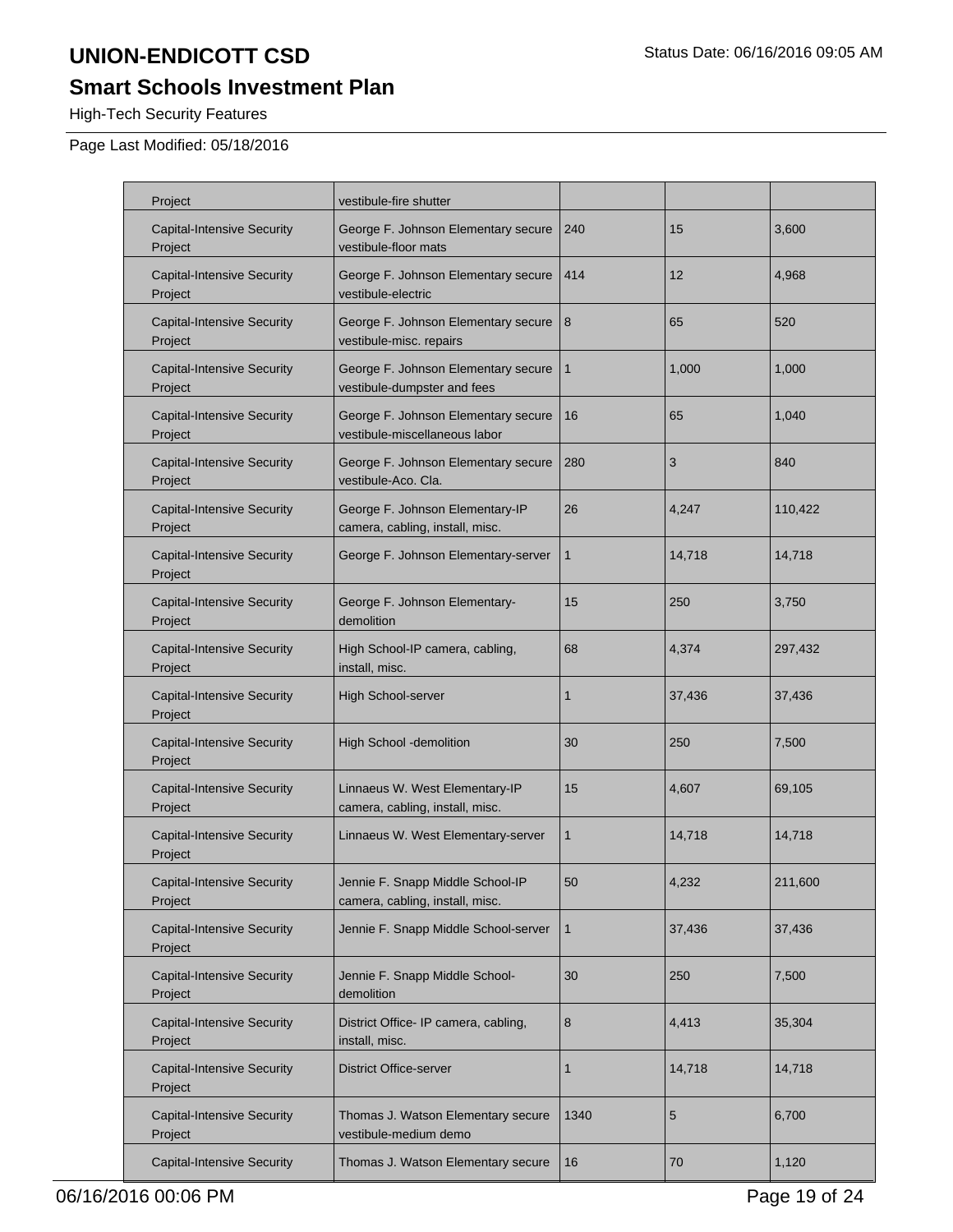# **Smart Schools Investment Plan**

High-Tech Security Features

| Project                                      | vestibule-storefront                                                                |                |                |        |
|----------------------------------------------|-------------------------------------------------------------------------------------|----------------|----------------|--------|
| <b>Capital-Intensive Security</b><br>Project | Thomas J. Watson Elementary secure<br>vestibule-corridor clg. 1740 sf               | 1340           | $\overline{2}$ | 2,680  |
| <b>Capital-Intensive Security</b><br>Project | Thomas J. Watson Elementary secure<br>vestibule-8                                   | 780            | 17             | 13,260 |
| <b>Capital-Intensive Security</b><br>Project | Thomas J. Watson Elementary secure<br>vestibule-3-5/8                               | 1260           | 5              | 6,300  |
| <b>Capital-Intensive Security</b><br>Project | Thomas J. Watson Elementary secure<br>vestibule-2x4 acoustical ceiling              | 2200           | 5              | 11,000 |
| <b>Capital-Intensive Security</b><br>Project | Thomas J. Watson Elementary secure<br>vestibule-vct floor                           | 525            | 5              | 2,625  |
| <b>Capital-Intensive Security</b><br>Project | Thomas J. Watson Elementary secure<br>vestibule-carpet                              | 71             | 36             | 2,556  |
| <b>Capital-Intensive Security</b><br>Project | Thomas J. Watson Elementary secure<br>vestibule-6                                   | 400            | 3              | 1,200  |
| <b>Capital-Intensive Security</b><br>Project | Thomas J. Watson Elementary secure<br>vestibule-paint walls                         | 1800           | $\overline{2}$ | 3,600  |
| <b>Capital-Intensive Security</b><br>Project | Thomas J. Watson Elementary secure<br>vestibule-paint hm frames                     | 14             | 70             | 980    |
| <b>Capital-Intensive Security</b><br>Project | Thomas J. Watson Elementary secure<br>vestibule-major demo                          | 864            | 12             | 10,368 |
| <b>Capital-Intensive Security</b><br>Project | Thomas J. Watson Elementary secure<br>vestibule-hm frames                           | 6              | 300            | 1,800  |
| <b>Capital-Intensive Security</b><br>Project | Thomas J. Watson Elementary secure<br>vestibule-hm frame with sidelight             | $\mathbf{1}$   | 600            | 600    |
| <b>Capital-Intensive Security</b><br>Project | Thomas J. Watson Elementary secure<br>vestibule-wood doors/hardware                 | $\overline{7}$ | 1,650          | 11,550 |
| <b>Capital-Intensive Security</b><br>Project | Thomas J. Watson Elementary secure<br>vestibule-security window                     | $\mathbf{1}$   | 1.000          | 1.000  |
| <b>Capital-Intensive Security</b><br>Project | Thomas J. Watson Elementary secure<br>vestibule-fire shutter                        |                | 2,500          | 2,500  |
| <b>Capital-Intensive Security</b><br>Project | Thomas J. Watson Elementary secure<br>vestibule-lobby windows                       | 18             | 80             | 1,440  |
| <b>Capital-Intensive Security</b><br>Project | Thomas J. Watson Elementary secure<br>vestibule-principal's window                  | 20             | 110            | 2,200  |
| <b>Capital-Intensive Security</b><br>Project | Thomas J. Watson Elementary secure<br>vestibule-alum. storefront                    | 52             | 80             | 4,160  |
| <b>Capital-Intensive Security</b><br>Project | Thomas J. Watson Elementary secure<br>vestibule-alum. double doors with<br>hardware | $\overline{2}$ | 5,500          | 11,000 |
| <b>Capital-Intensive Security</b><br>Project | Thomas J. Watson Elementary secure<br>vestibule-reflective film                     | 256            | 11             | 2,816  |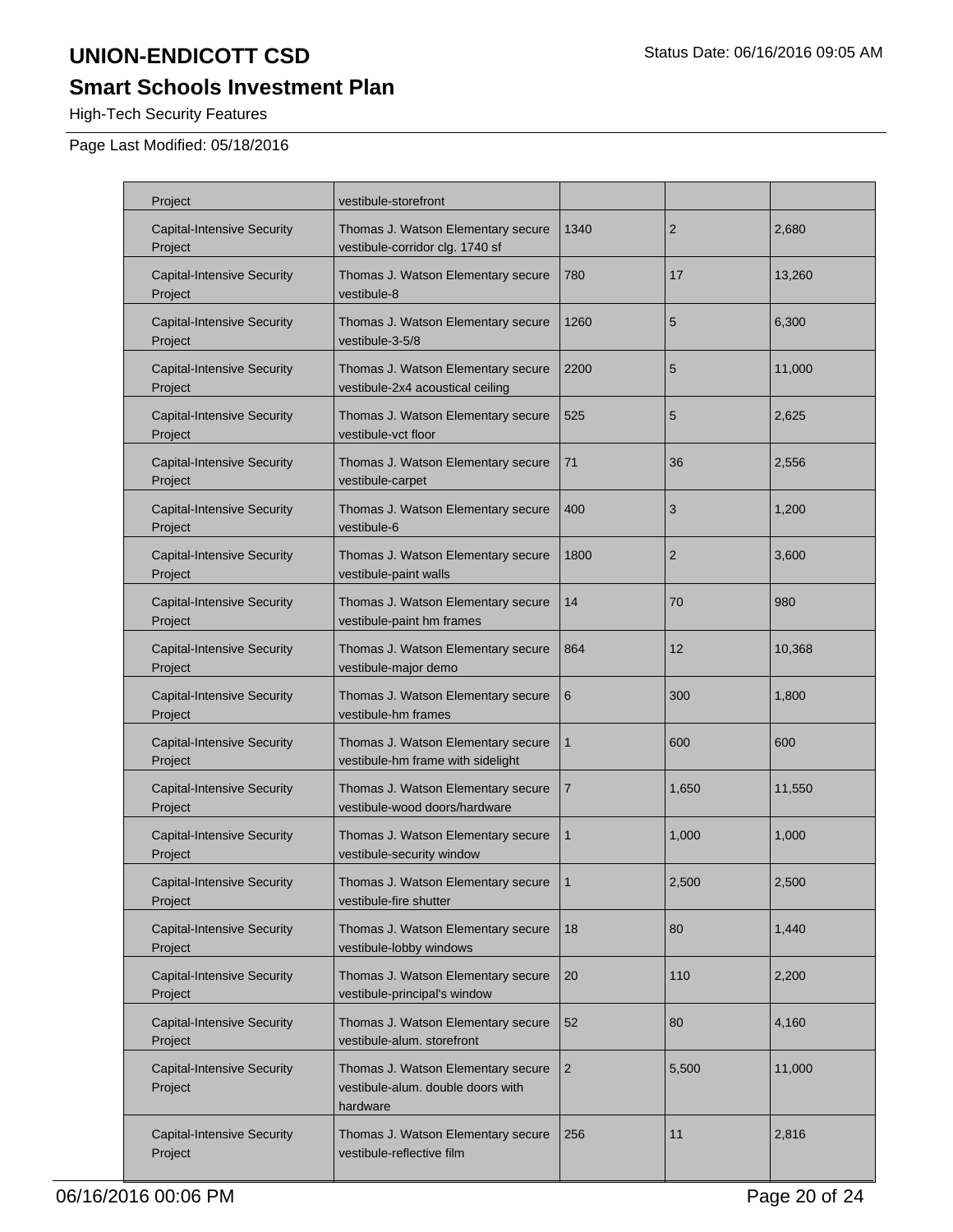# **Smart Schools Investment Plan**

High-Tech Security Features

| <b>Capital-Intensive Security</b><br>Project | Thomas J. Watson Elementary secure<br>vestibule-bullet resistant film            | 20             | 27             | 540    |
|----------------------------------------------|----------------------------------------------------------------------------------|----------------|----------------|--------|
| <b>Capital-Intensive Security</b><br>Project | Thomas J. Watson Elementary secure<br>vestibule-auto operators                   | 2              | 6,400          | 12,800 |
| <b>Capital-Intensive Security</b><br>Project | Thomas J. Watson Elementary secure<br>vestibule--mailbox unit                    | $\mathbf{1}$   | 2,000          | 2,000  |
| <b>Capital-Intensive Security</b><br>Project | Thomas J. Watson Elementary secure<br>vestibule-base cabinetry                   | 9              | 150            | 1,350  |
| <b>Capital-Intensive Security</b><br>Project | Thomas J. Watson Elementary secure<br>vestibule--wall cabinetry                  | 9              | 150            | 1,350  |
| <b>Capital-Intensive Security</b><br>Project | Thomas J. Watson Elementary secure<br>vestibule-countertop                       | 9              | 40             | 360    |
| <b>Capital-Intensive Security</b><br>Project | Thomas J. Watson Elementary secure<br>vestibule-safe room and closet<br>shelving | 65             | 11             | 715    |
| <b>Capital-Intensive Security</b><br>Project | Thomas J. Watson Elementary secure<br>vestibule-toilet room                      | 49             | 150            | 7,350  |
| <b>Capital-Intensive Security</b><br>Project | Thomas J. Watson Elementary secure<br>vestibule-cabinetry sink                   | 1              | 1,200          | 1,200  |
| <b>Capital-Intensive Security</b><br>Project | Thomas J. Watson Elementary secure<br>vestibule-electric                         | 2200           | 10             | 22,000 |
| <b>Capital-Intensive Security</b><br>Project | Thomas J. Watson Elementary secure<br>vestibule-misc.labor                       | 32             | 65             | 2,080  |
| <b>Capital-Intensive Security</b><br>Project | Thomas J. Watson Elementary secure<br>vestibule-dumpster and fees                | $\overline{2}$ | 650            | 1,300  |
| <b>Capital-Intensive Security</b><br>Project | Thomas J. Watson Elementary secure<br>vestibule-site repairs                     | $\mathbf{1}$   | 500            | 500    |
| <b>Capital-Intensive Security</b><br>Project | Thomas J. Watson Elementary secure<br>vestibule-HVAC systems                     | $\mathbf{1}$   | 11,000         | 11,000 |
| Capital-Intensive Security<br>Project        | Ann G. McGuinness Elementary<br>secure vestibule-major demo                      | 864            | 12             | 10,368 |
| <b>Capital-Intensive Security</b><br>Project | Ann G. McGuinness Elementary<br>secure vestibule-medium demo                     | 1340           | 5              | 6,700  |
| <b>Capital-Intensive Security</b><br>Project | Ann G. McGuinness Elementary<br>secure vestibule-storefront                      | 16             | 70             | 1,120  |
| <b>Capital-Intensive Security</b><br>Project | Ann G. McGuinness Elementary<br>secure vestibule-corridor clg. 1740 sf           | 1340           | $\overline{2}$ | 2,680  |
| <b>Capital-Intensive Security</b><br>Project | Ann G. McGuinness Elementary<br>secure vestibule-8                               | 1260           | 17             | 21,420 |
| <b>Capital-Intensive Security</b><br>Project | Ann G. McGuinness Elementary<br>secure vestibule-3-5/8                           | 1260           | 5              | 6,300  |
| <b>Capital-Intensive Security</b><br>Project | Ann G. McGuinness Elementary<br>secure vestibule-2x4 acoustic ceiling            | 2200           | 5              | 11,000 |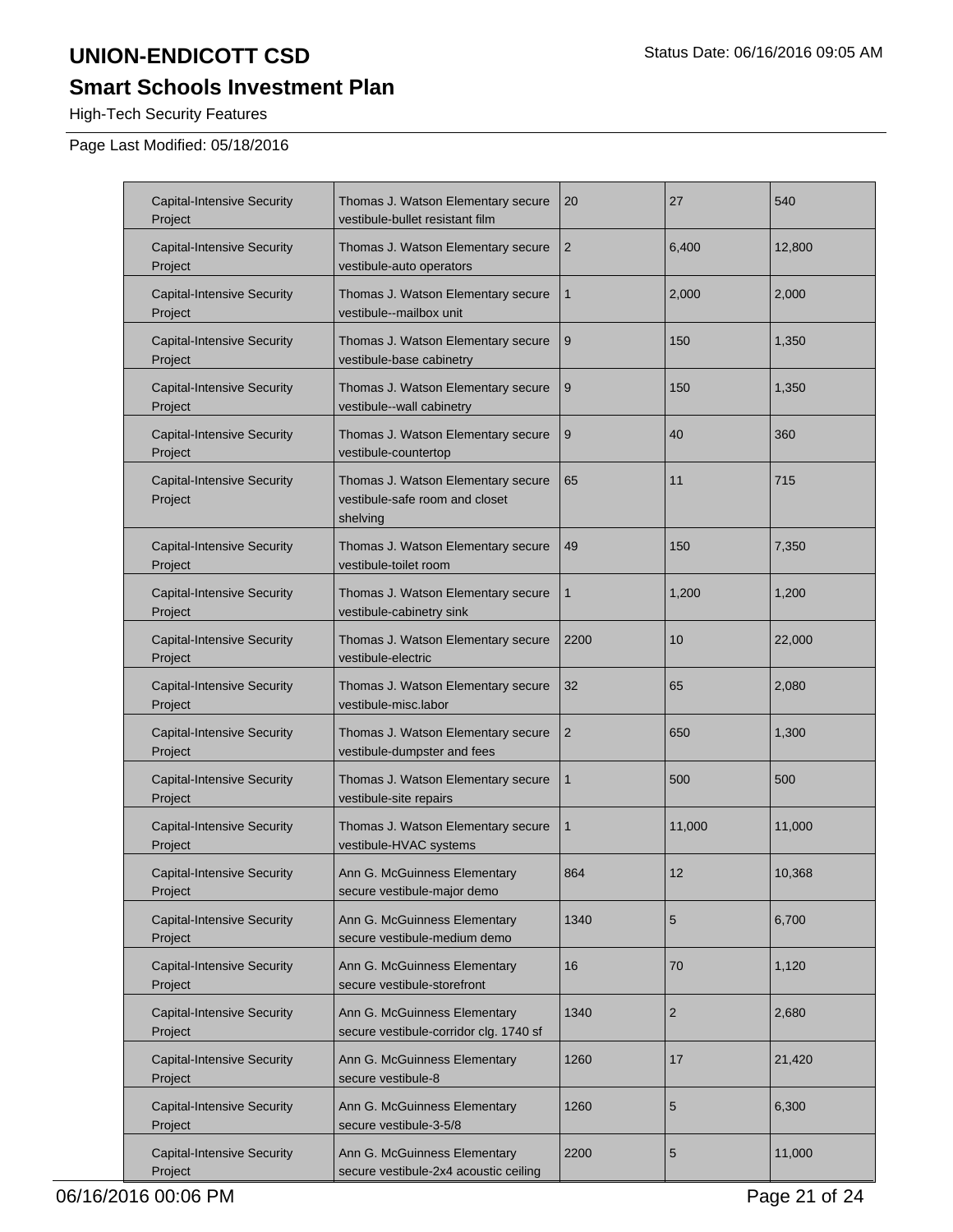# **Smart Schools Investment Plan**

High-Tech Security Features

| <b>Capital-Intensive Security</b><br>Project | Ann G. McGuinness Elementary<br>secure vestibule-vct floor                           | 525              | 5              | 2,625  |
|----------------------------------------------|--------------------------------------------------------------------------------------|------------------|----------------|--------|
| <b>Capital-Intensive Security</b><br>Project | Ann G. McGuinness Elementary<br>secure vestibule-carpet                              | 71               | 36             | 2,556  |
| <b>Capital-Intensive Security</b><br>Project | Ann G. McGuinness Elementary<br>secure vestibule-6                                   | 400              | 3              | 1,200  |
| <b>Capital-Intensive Security</b><br>Project | Ann G. McGuinness Elementary<br>secure vestibule-paint walls                         | 2520             | $\overline{2}$ | 5,040  |
| <b>Capital-Intensive Security</b><br>Project | Ann G. McGuinness Elementary<br>secure vestibule-paint hm frames                     | 14               | 70             | 980    |
| <b>Capital-Intensive Security</b><br>Project | Ann G. McGuinness Elementary<br>secure vestibule-hm frames                           | 6                | 300            | 1,800  |
| <b>Capital-Intensive Security</b><br>Project | Ann G. McGuinness Elementary<br>secure vestibule-hm frame with<br>sidelight          | $\mathbf{1}$     | 600            | 600    |
| <b>Capital-Intensive Security</b><br>Project | Ann G. McGuinness Elementary<br>secure vestibule-wood doors/hardware                 | 7                | 1.650          | 11,550 |
| <b>Capital-Intensive Security</b><br>Project | Ann G. McGuinness Elementary<br>secure vestibule-security window                     | 1                | 1,000          | 1,000  |
| <b>Capital-Intensive Security</b><br>Project | Ann G. McGuinness Elementary<br>secure vestibule-fire shutter                        | 1                | 2,500          | 2,500  |
| <b>Capital-Intensive Security</b><br>Project | Ann G. McGuinness Elementary<br>secure vestibule-lobby windows                       | 18               | 80             | 1,440  |
| <b>Capital-Intensive Security</b><br>Project | Ann G. McGuinness Elementary<br>secure vestibule-principal's window                  | 20               | 110            | 2,200  |
| <b>Capital-Intensive Security</b><br>Project | Ann G. McGuinness Elementary<br>secure vestibule-Alum, storefront                    | 52               | 80             | 4,160  |
| <b>Capital-Intensive Security</b><br>Project | Ann G. McGuinness Elementary<br>secure vestibule-alum, double doors<br>with hardware | $\overline{2}$   | 5,500          | 11,000 |
| <b>Capital-Intensive Security</b><br>Project | Ann G. McGuinness Elementary<br>secure vestibule-reflective film                     | 256              | 11             | 2,816  |
| <b>Capital-Intensive Security</b><br>Project | Ann G. McGuinness Elementary<br>secure vestibule-bullet resistant film               | 20               | 27             | 540    |
| <b>Capital-Intensive Security</b><br>Project | Ann G. McGuinness Elementary<br>secure vestibule-auto openers                        | $\overline{2}$   | 6,400          | 12,800 |
| <b>Capital-Intensive Security</b><br>Project | Ann G. McGuinness Elementary<br>secure vestibule-mailbox unit                        | 1                | 2,000          | 2,000  |
| <b>Capital-Intensive Security</b><br>Project | Ann G. McGuinness Elementary<br>secure vestibule-base cabinetry                      | 9                | 150            | 1,350  |
| <b>Capital-Intensive Security</b><br>Project | Ann G. McGuinness Elementary<br>secure vestibule-wall cabinetry                      | $\boldsymbol{9}$ | 150            | 1,350  |
| <b>Capital-Intensive Security</b>            | Ann G. McGuinness Elementary                                                         | 9                | 40             | 360    |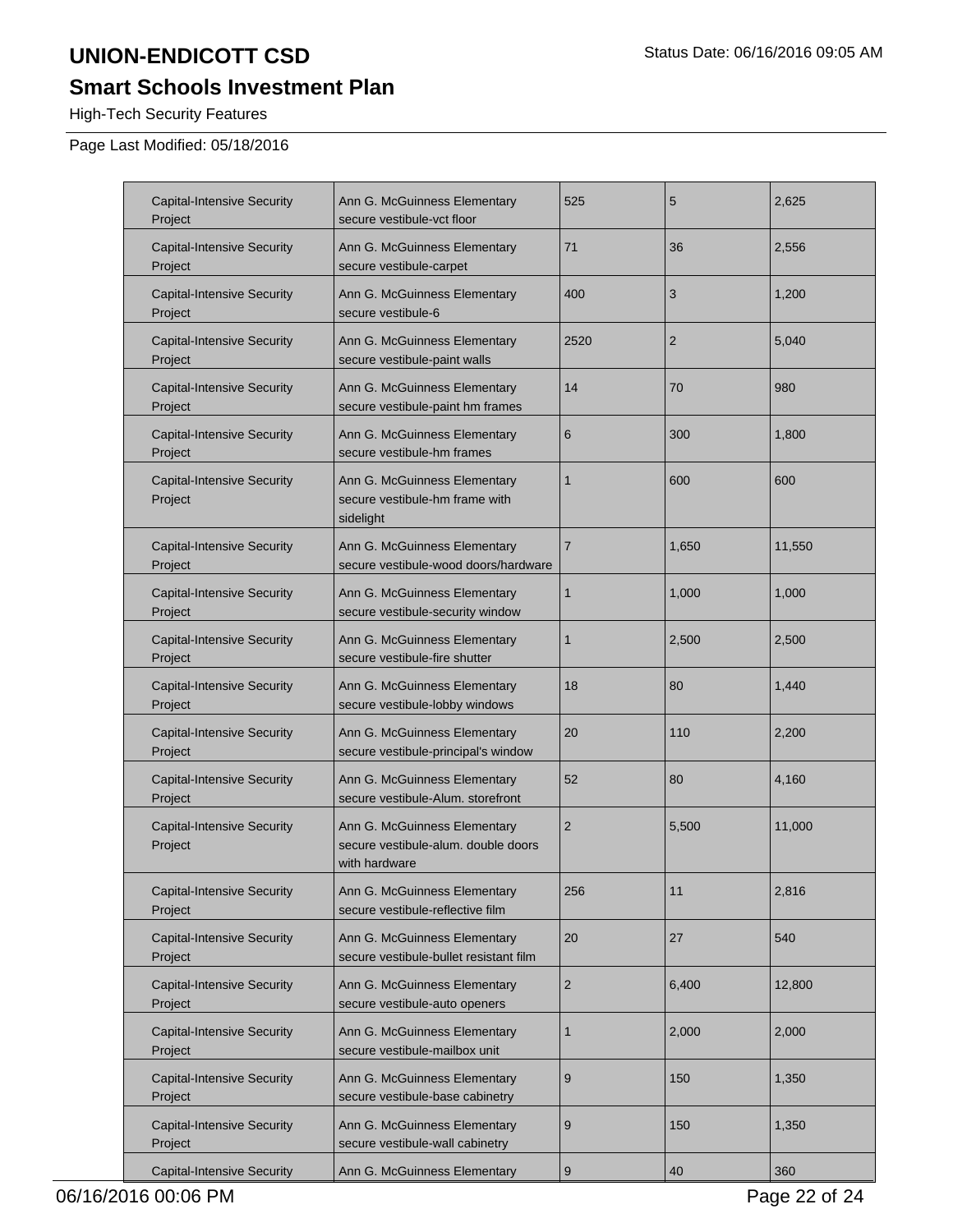# **Smart Schools Investment Plan**

High-Tech Security Features

| Project                                      | secure vestibule-countertop                                                       |                |        |        |
|----------------------------------------------|-----------------------------------------------------------------------------------|----------------|--------|--------|
| <b>Capital-Intensive Security</b><br>Project | Ann G. McGuinness Elementary<br>secure vestibule-safe room and closet<br>shelving | 65             | 11     | 715    |
| <b>Capital-Intensive Security</b><br>Project | Ann G. McGuinness Elementary<br>secure vestibule-toilet room                      | 49             | 150    | 7,350  |
| <b>Capital-Intensive Security</b><br>Project | Ann G. McGuinness Elementary<br>secure vestibule-cabinetry sink                   | $\mathbf{1}$   | 1,200  | 1,200  |
| <b>Capital-Intensive Security</b><br>Project | Ann G. McGuinness Elementary<br>secure vestibule-electric                         | 2200           | 10     | 22,000 |
| <b>Capital-Intensive Security</b><br>Project | Ann G. McGuinness Elementary<br>secure vestibule-misc. labor                      | 32             | 65     | 2,080  |
| <b>Capital-Intensive Security</b><br>Project | Ann G. McGuinness Elementary<br>secure vestibule-dumpster and fees                | $\overline{2}$ | 650    | 1,300  |
| <b>Capital-Intensive Security</b><br>Project | Ann G. McGuinness Elementary<br>secure vestibule-site repairs                     | 1              | 500    | 500    |
| <b>Capital-Intensive Security</b><br>Project | Ann G. McGuinness Elementary<br>secure vestibule-HVAC systems                     | 1              | 11,000 | 11,000 |
| <b>Capital-Intensive Security</b><br>Project | George F. Johnson Elementary secure<br>vestibule-Overhead and Profit/Bonds        | $\mathbf{1}$   | 18,016 | 18,016 |
| <b>Capital-Intensive Security</b><br>Project | George F. Johnson Elementary secure<br>vestibule-Contigency                       | $\mathbf{1}$   | 8,474  | 8,474  |
| <b>Capital-Intensive Security</b><br>Project | Charles F. Johnson Elementary secure<br>vestibule-overhead and profit/bonds       | $\mathbf{1}$   | 16,910 | 16,910 |
| <b>Capital-Intensive Security</b><br>Project | Charles F. Johnson secure vestibule-<br>Contingency                               | 1              | 7,954  | 7,954  |
| <b>Capital-Intensive Security</b><br>Project | Ann G. McGuinness Elementary<br>secure vestibule-Contigency                       | 1              | 11,151 | 11,151 |
| <b>Capital-Intensive Security</b><br>Project | Ann G. McGuinness Elementary<br>secure vestibule-Overhead and<br>profit/bonds     | 1              | 47,412 | 47,412 |
| <b>Capital-Intensive Security</b><br>Project | Thomas J. Watson Elementary secure<br>vestibule-Contingency                       | $\mathbf{1}$   | 10,541 | 10,541 |
| <b>Capital-Intensive Security</b><br>Project | Thomas J. Watson Elementary secure<br>vestibule-Overhead and profit/bonds         | $\mathbf{1}$   | 44,820 | 44,820 |
| <b>Capital-Intensive Security</b><br>Project | Contingency                                                                       | 1              | 13,000 | 13,000 |